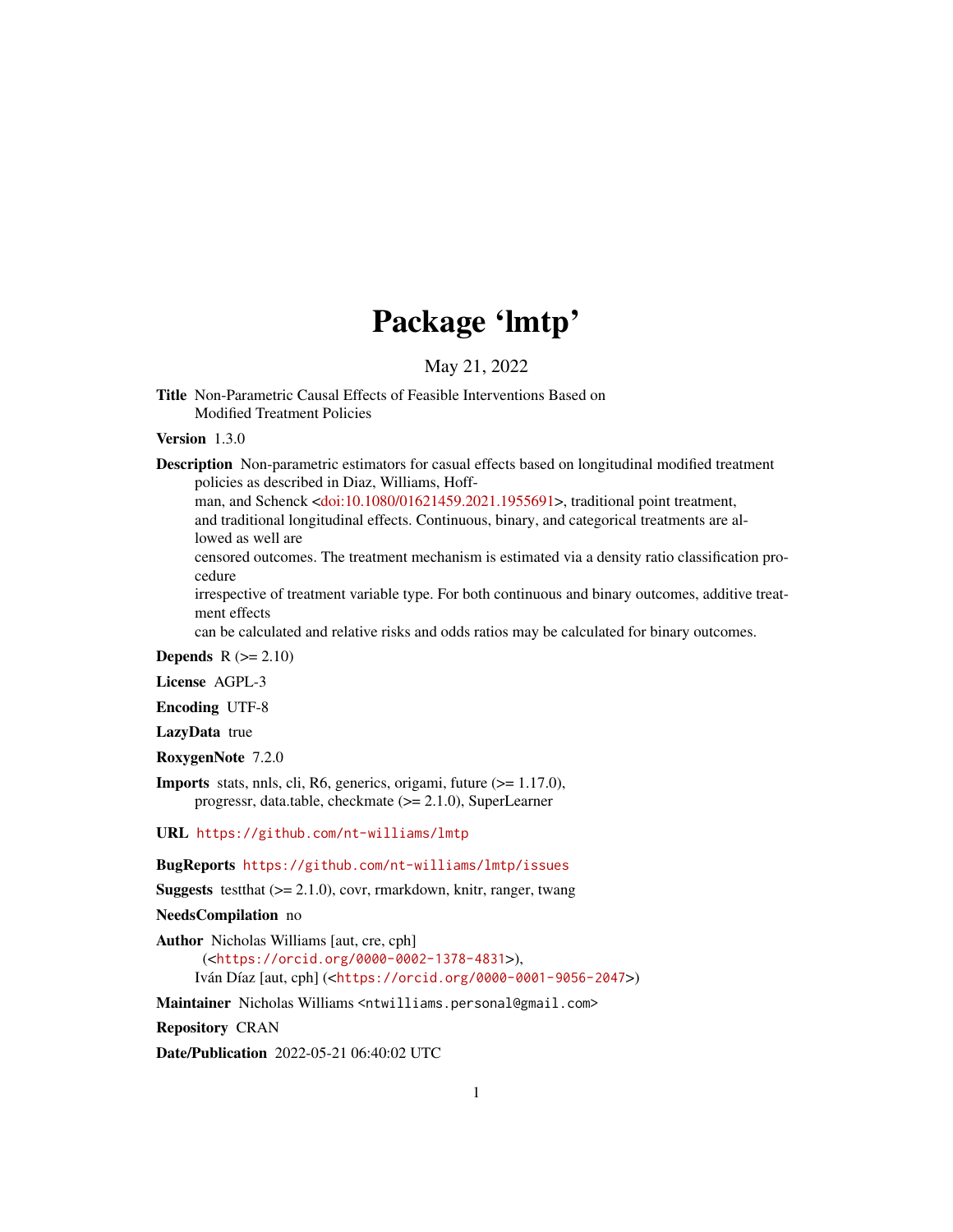## <span id="page-1-0"></span>R topics documented:

| Index | 33 |
|-------|----|

create\_node\_list *Create a node list specification*

## Description

Creates a node list specification that is used by the provided estimators. create\_node\_list() is not explicitly called by the analyst, rather it is provided so the analyst can confirm how estimators will use variables before actually performing the estimation procedure.

## Usage

```
create_node_list(trt, tau, time_vary = NULL, baseline = NULL, k = Inf)
```

| trt       | A vector of column names of treatment variables.                                                                                                                             |
|-----------|------------------------------------------------------------------------------------------------------------------------------------------------------------------------------|
| tau       | The number of time points of observation, excluding the final outcome.                                                                                                       |
| time_vary | A list of length tau with the column names for new time_vary to be introduced<br>at each time point. The list should be ordered following the time ordering of the<br>model. |
| baseline  | An optional vector of columns names for baseline covariates to be included for<br>adjustment at every timepoint.                                                             |
| k         | An integer specifying how previous time points should be used for estimation at<br>the given time point. Default is Inf, all time points.                                    |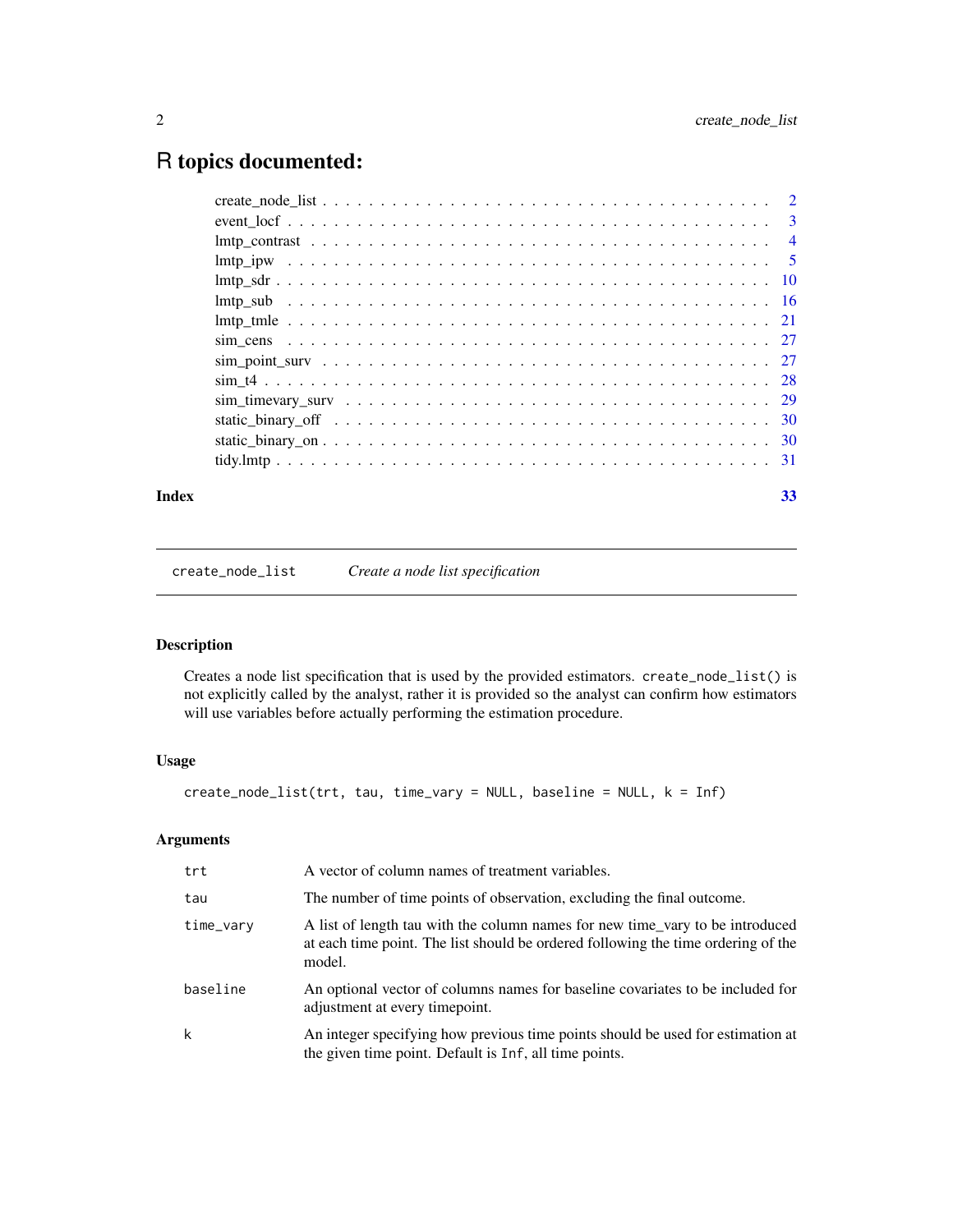## <span id="page-2-0"></span>event\_locf 3

## Value

A list of lists. Each sub-list is the same length of the time\_vary parameter with the variables to be used for estimation at that given time point for either the treatment mechanism or outcome regression.

## Examples

```
a \leq c("A_1", "A_2", "A_3", "A_4")bs \leq c("W_1", "W_2")
time_vary <- list(c("L_1"), c("L_2"), c("L_3"), c("L_4"))
# assuming no Markov property
create_node_list(a, 4, time_vary, bs, k = Inf)
# assuming a Markov property
create_node_list(a, 4, time_vary, bs, k = 0)
```
## event\_locf *Time To Event Last Outcome Carried Forward*

## Description

A helper function to prepare survival data for use with LMTP estimators by imputing outcome nodes using last outcome carried forward when an observation experiences the event before the end-of-follow-up.

#### Usage

```
event_locf(data, outcomes)
```
#### Arguments

| data     | The dataset to modify.                     |
|----------|--------------------------------------------|
| outcomes | A vector of outcome nodes ordered by time. |

### Value

A modified dataset with future outcome nodes set to 1 if an observation experienced an event at any previous time point.

```
event_locf(sim_point_surv, paste0("Y.", 1:6))
```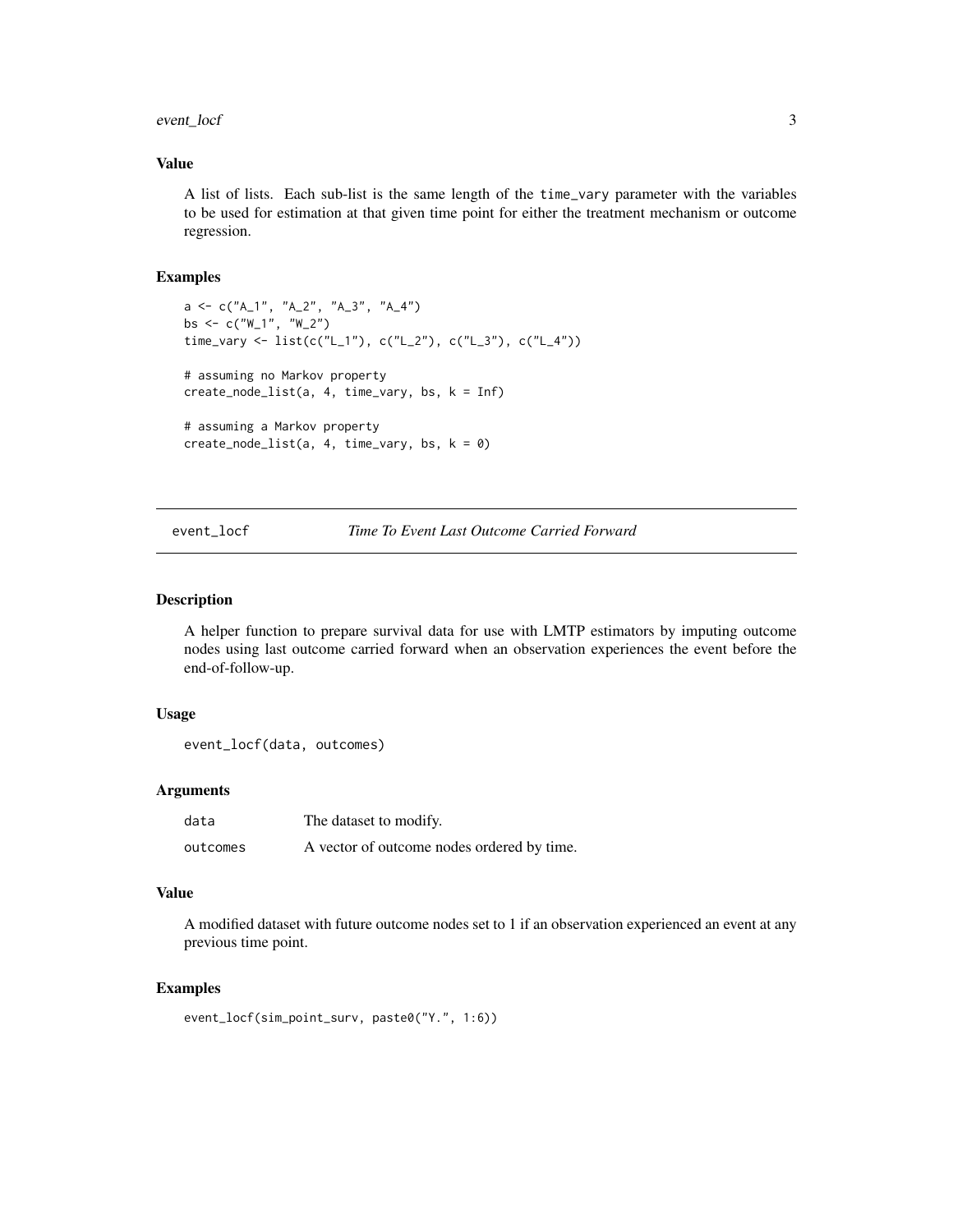<span id="page-3-0"></span>

#### Description

Estimates contrasts of multiple LMTP fits compared to either a known reference value or a reference LMTP fit.

## Usage

 $lmtp_{control}(\ldots, ref, type = c("additive", "rr", "or"))$ 

#### Arguments

| $\cdots$ | One or more objects of class lmtp.                                               |
|----------|----------------------------------------------------------------------------------|
| ref      | A reference value or another lmtp fit to compare all other fits against.         |
| type     | The contrasts of interest. Options are "additive" (the default), "rr", and "or". |

## Value

A list of class lmtp\_contrast containing the following components:

| type | The type of contrast performed.                                                                |
|------|------------------------------------------------------------------------------------------------|
| null | The null hypothesis.                                                                           |
| vals | A data frame containing the contrasts estimates, standard errors, and confidence<br>intervals. |
| eifs | Un-centered estimated influence functions for contrasts estimated.                             |

```
a <- c("A1", "A2")
nodes <- list(c("L1"), c("L2"))
cens <- c("C1", "C2")
y \le - "Y"
# mean population outcome
psi_null <- lmtp_tmle(sim_cens, a, y, time_vary = nodes, cens = cens, shift = NULL, folds = 1)
# treatment rule, everyone is increased by 0.5
d \leq function(data, x) data[[x]] + 0.5
psi_rule1 <- lmtp_tmle(sim_cens, a, y, time_vary = nodes, cens = cens,
                        shift = d, folds = 1, intervention_type = "mtp")# treatment rule, everyone is decreased by 0.5
d \leftarrow function(data, x) data[[x]] - 0.5psi_rule2 <- lmtp_tmle(sim_cens, a, y, time_vary = nodes, cens = cens,
```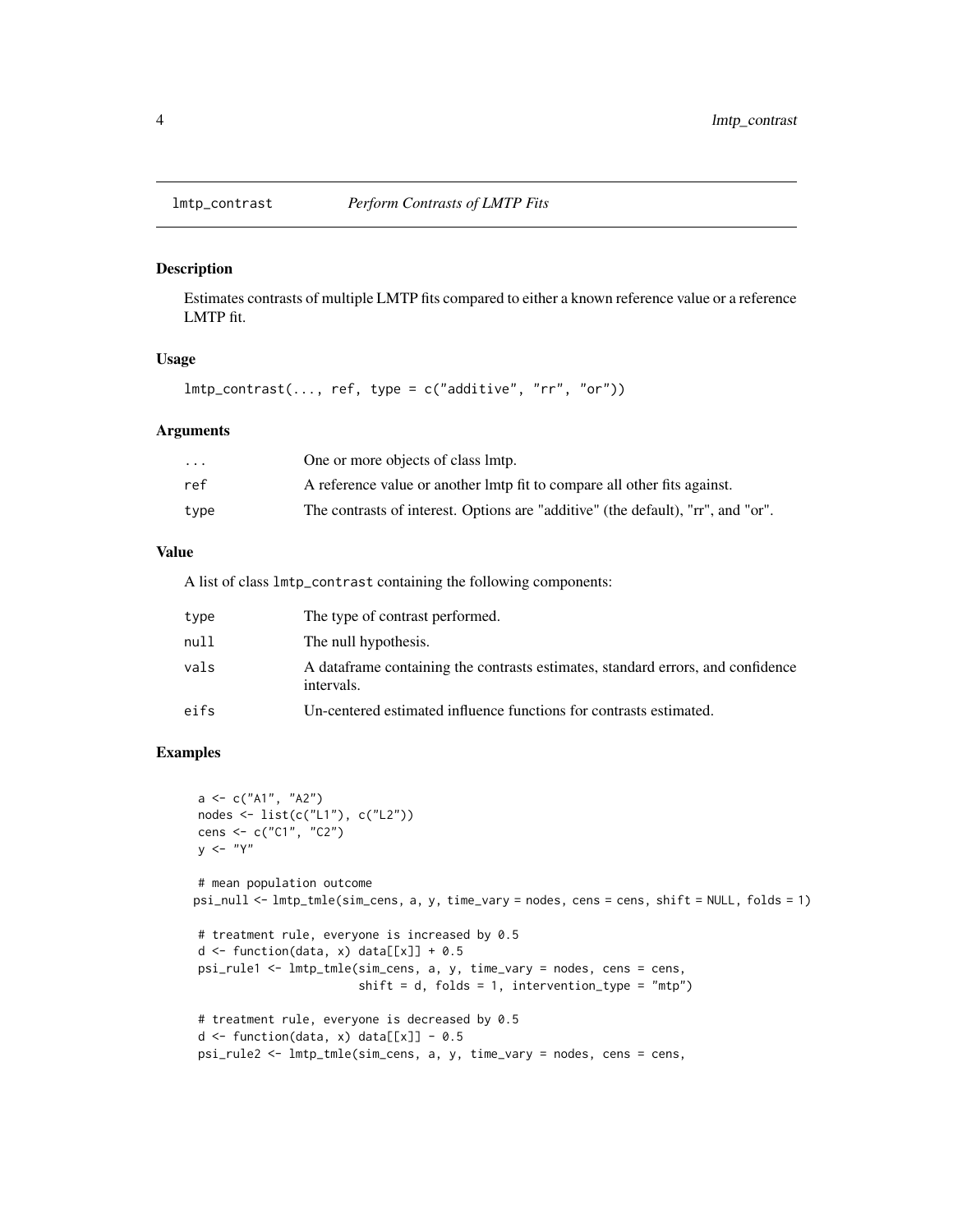#### <span id="page-4-0"></span>lmtp\_ipw 5

```
shift = d, folds = 1, intervention_type = "mtp")# Example 1.1
# Additive effect of rule 1 compared to a known constant
lmtp_contrast(psi_rule1, ref = 0.9)
# Example 1.2
# Additive effect of rule 1 compared to the population mean outcome
lmtp_contrast(psi_rule1, ref = psi_null)
# Example 1.3
# Additive effects of rule 1 and 2 compared to the population mean outcome
lmtp_contrast(psi_rule1, psi_rule2, ref = psi_null)
# Example 1.4
# Relative risk of rule 1 compared to observed exposure
lmtp_contrast(psi_rule1, ref = psi_null, type = "rr")
# Example 1.5
# Odds of rule 1 compared to observed exposure
lmtp_contrast(psi_rule1, ref = psi_null, type = "or")
```
<span id="page-4-1"></span>

lmtp\_ipw *LMTP IPW Estimator*

#### Description

Inverse probability of treatment weighting estimator for the effects of traditional causal effects and modified treatment policies for both point treatment and longitudinal data with binary, continuous, or time-to-event outcomes. Supports binary, categorical, and continuous exposures.

#### Usage

```
lmtp_ipw(
  data,
  trt,
  outcome,
 baseline = NULL,
  time_vary = NULL,
  cens = NULL,
  shift = NULL,shifted = NULL,
  intervention_type = c("static", "dynamic", "mtp"),
 k = Inf,
  id = NULL,outcome_type = c("binomial", "continuous", "survival"),
  learners = "SL.glm",
  folds = 10,
```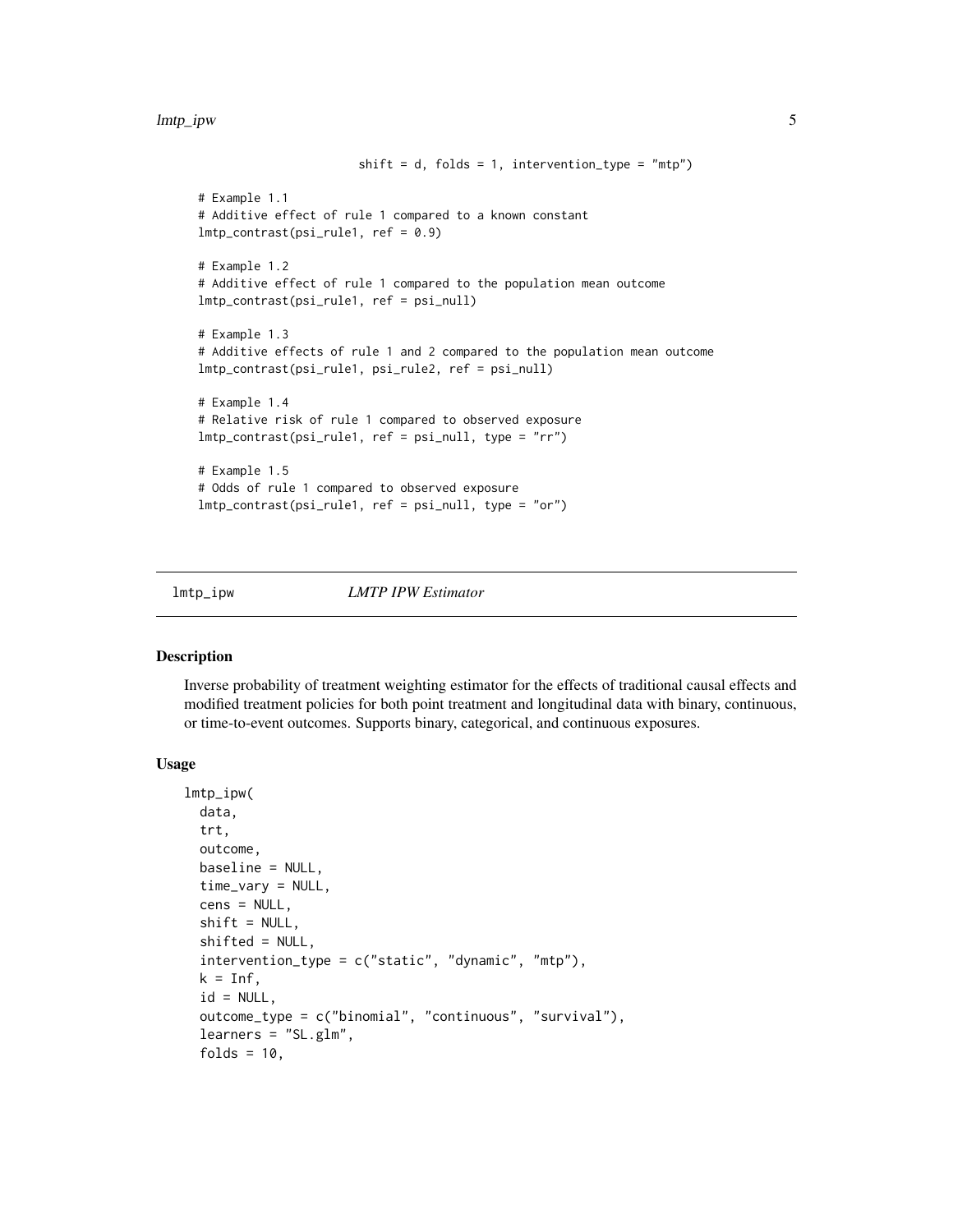```
weights = NULL,
 bound = 1e-05,
 .trim = 0.999,
 .learners_folds = 10
\mathcal{L}
```

| data              | [data.frame]<br>A data. frame in wide format containing all necessary variables for the estima-<br>tion problem. Must not be a data.table.                                                                                                                                                                                       |
|-------------------|----------------------------------------------------------------------------------------------------------------------------------------------------------------------------------------------------------------------------------------------------------------------------------------------------------------------------------|
| trt               | [character]<br>A vector containing the column names of treatment variables ordered by time.                                                                                                                                                                                                                                      |
| outcome           | [character]<br>The column name of the outcome variable. In the case of time-to-event analysis,<br>a vector containing the columns names of intermediate outcome variables and<br>the final outcome variable ordered by time. Only numeric values are allowed. If<br>the outcome type is binary, data should be coded as 0 and 1. |
| baseline          | [character]<br>An optional vector containing the column names of baseline covariates to be<br>included for adjustment at every time point.                                                                                                                                                                                       |
| time_vary         | [list]<br>A list the same length as the number of time points of observation with the<br>column names for new time-varying covariates introduced at each time point.<br>The list should be ordered following the time ordering of the model.                                                                                     |
| cens              | [character]<br>An optional vector of column names of censoring indicators the same length<br>as the number of time points of observation. If missingness in the outcome is<br>present or if time-to-event outcome, must be provided.                                                                                             |
| shift             | [closure]<br>A two argument function that specifies how treatment variables should be shifted.<br>See examples for how to specify shift functions for continuous, binary, and cat-<br>egorical exposures.                                                                                                                        |
| shifted           | [data.frame]<br>An optional data frame, the same as in data, but modified according to the<br>treatment policy of interest. If specified, shift is ignored.                                                                                                                                                                      |
| intervention_type |                                                                                                                                                                                                                                                                                                                                  |
|                   | [character(1)]<br>The intervention type, should be one of "static", "dynamic", "mtp".                                                                                                                                                                                                                                            |
| k                 | [integer(1)]<br>An integer specifying how previous time points should be used for estimation at<br>the given time point. Default is Inf, all time points.                                                                                                                                                                        |
| id                | [character(1)]<br>An optional column name containing cluster level identifiers.                                                                                                                                                                                                                                                  |
| outcome_type      | [character(1)]<br>Outcome variable type (i.e., continuous, binomial, survival).                                                                                                                                                                                                                                                  |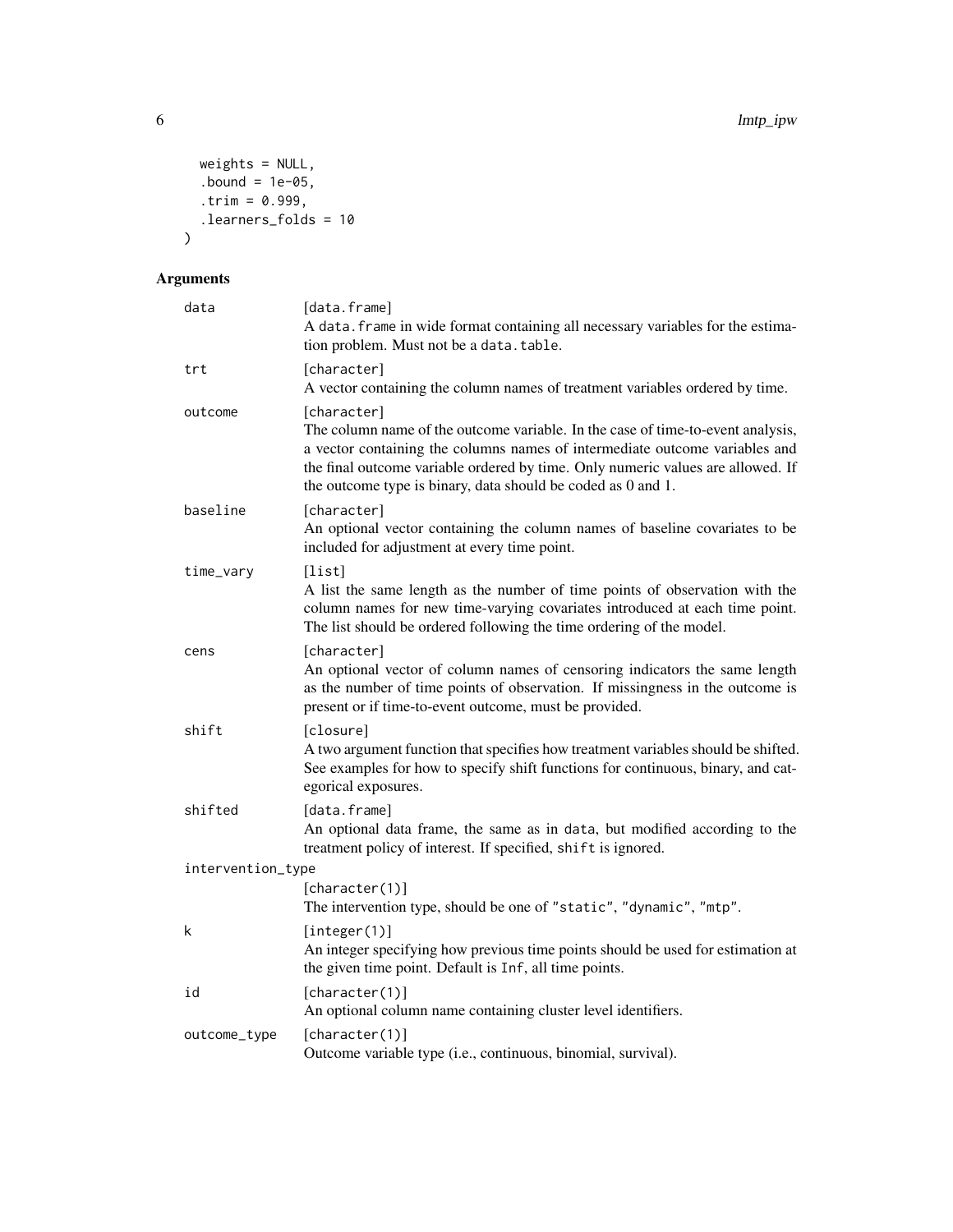#### lmtp\_ipw 7

| learners        | [character]<br>A vector of SuperLearner algorithms for estimation of the exposure mecha-<br>nism. Default is "SL.g1m", a main effects GLM.                                                                                             |  |
|-----------------|----------------------------------------------------------------------------------------------------------------------------------------------------------------------------------------------------------------------------------------|--|
| folds           | [integer(1)]<br>The number of folds to be used for cross-fitting.                                                                                                                                                                      |  |
| weights         | [numeric(nrow(data))]<br>An optional vector containing sampling weights.                                                                                                                                                               |  |
| .bound          | [numeric(1)]<br>Determines that maximum and minimum values (scaled) predictions will be<br>bounded by. The default is 1e-5, bounding predictions by 1e-5 and 0.9999.                                                                   |  |
| .trim           | [numeric(1)]<br>Determines the amount the density ratios should be trimmed. The default is<br>0.999, trimming the density ratios greater than the $0.999$ percentile to the $0.999$<br>percentile. A value of 1 indicates no trimming. |  |
| .learners_folds |                                                                                                                                                                                                                                        |  |
|                 | [integer(1)]<br>The number of cross-validation folds for learners.                                                                                                                                                                     |  |
|                 |                                                                                                                                                                                                                                        |  |

## Value

A list of class lmtp containing the following components:

| estimator         | The estimator used, in this case "IPW".                                                                               |
|-------------------|-----------------------------------------------------------------------------------------------------------------------|
| theta             | The estimated population LMTP effect.                                                                                 |
| standard_error NA |                                                                                                                       |
| low               | NA.                                                                                                                   |
| high              | NA.                                                                                                                   |
| shift             | The shift function specifying the treatment policy of interest.                                                       |
|                   | density_ratios An n x Tau matrix of the estimated density ratios.                                                     |
| fits_r            | A list the same length as folds, containing the fits at each time-point for each<br>fold of density ratio estimation. |

```
set.seed(56)
n < -1000W <- rnorm(n, 10, 5)
A <- 23 + 5*N + rnorm(n)Y \le -7.2*A + 3*W + rnorm(n)ex1_dat <- data.frame(W, A, Y)
# Example 1.1
# Point treatment, continuous exposure, continuous outcome, no loss-to-follow-up
# Interested in the effect of a modified treatment policy where A is decreased by 15
# units only among observations whose observed A was above 80.
# The true value under this intervention is about 513.
```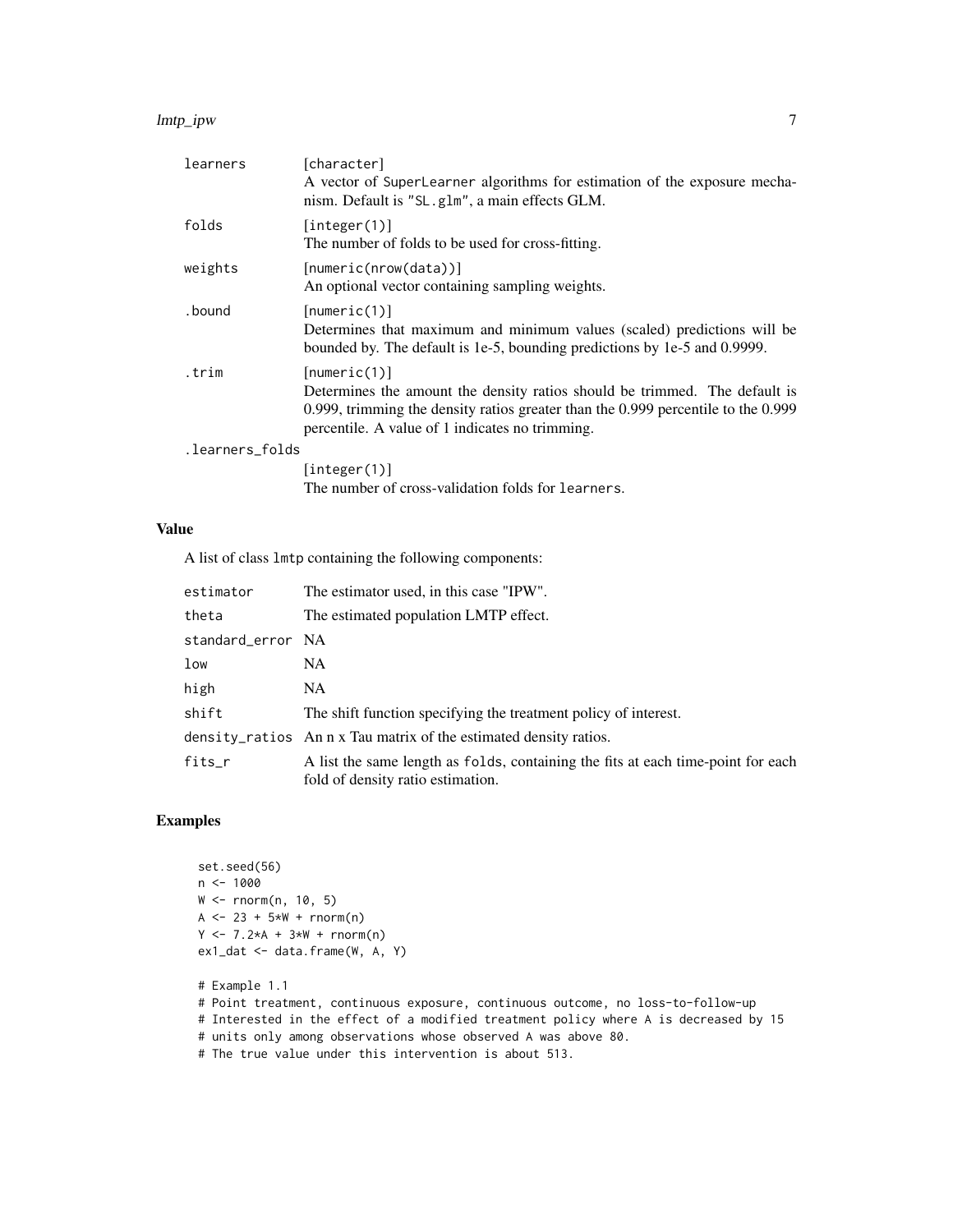```
policy <- function(data, x) {
  (data[[x]] > 80)*(data[[x]] - 15) + (data[[x]] <= 80)*data[[x]]}
lmtp_ipw(
 ex1_dat, "A", "Y", "W",
 shift = policy, outcome_type = "continuous",
 folds = 2, intervention_type = "mtp"
\lambda# Example 2.1
# Longitudinal setting, time-varying continuous exposure bounded by 0,
# time-varying covariates, and a binary outcome with no loss-to-follow-up.
# Interested in the effect of a treatment policy where exposure decreases by
# one unit at every time point if an observations observed exposure is greater
# than or equal to 2. The true value under this intervention is about 0.305.
head(sim_t4)
A <- c("A_1", "A_2", "A_3", "A_4")
L \leftarrow \text{list}(c("L_1"), c("L_2"), c("L_3"), c("L_4")policy <- function(data, trt) {
 a \leftarrow data[[trt]]
  (a - 1) * (a - 1) = 1) + a * (a - 1)}
# BONUS: progressr progress bars!
progressr::handlers(global = TRUE)
lmtp_ipw(
 sim_t4, A, "Y", time_vary = L,
 shift = policy, folds = 2, intervention_type = "mtp"
\lambda# Example 2.2
# The previous example assumed that the outcome (as well as the treatment variables)
# were directly affected by all other nodes in the past. In certain situations,
# domain specific knowledge may suggest otherwise.
# This can be controlled using the k argument.
lmtp_ipw(
  sim_t4, A, "Y", time_vary = L,
  shift = policy, k = 0, folds = 2,
  intervention_type = "mtp"
\lambda# Example 2.3
# Using the same data as examples 2.1 and 2.2.
# Now estimating the effect of a dynamic modified treatment policy.
# creating a dynamic mtp that applies the shift function
# but also depends on history and the current time
policy <- function(data, trt) {
  mtp <- function(data, trt) {
    (data[[trt]] - 1) * (data[[trt]] - 1 >= 1) + data[[trt]] * (data[[trt]] - 1 < 1)
```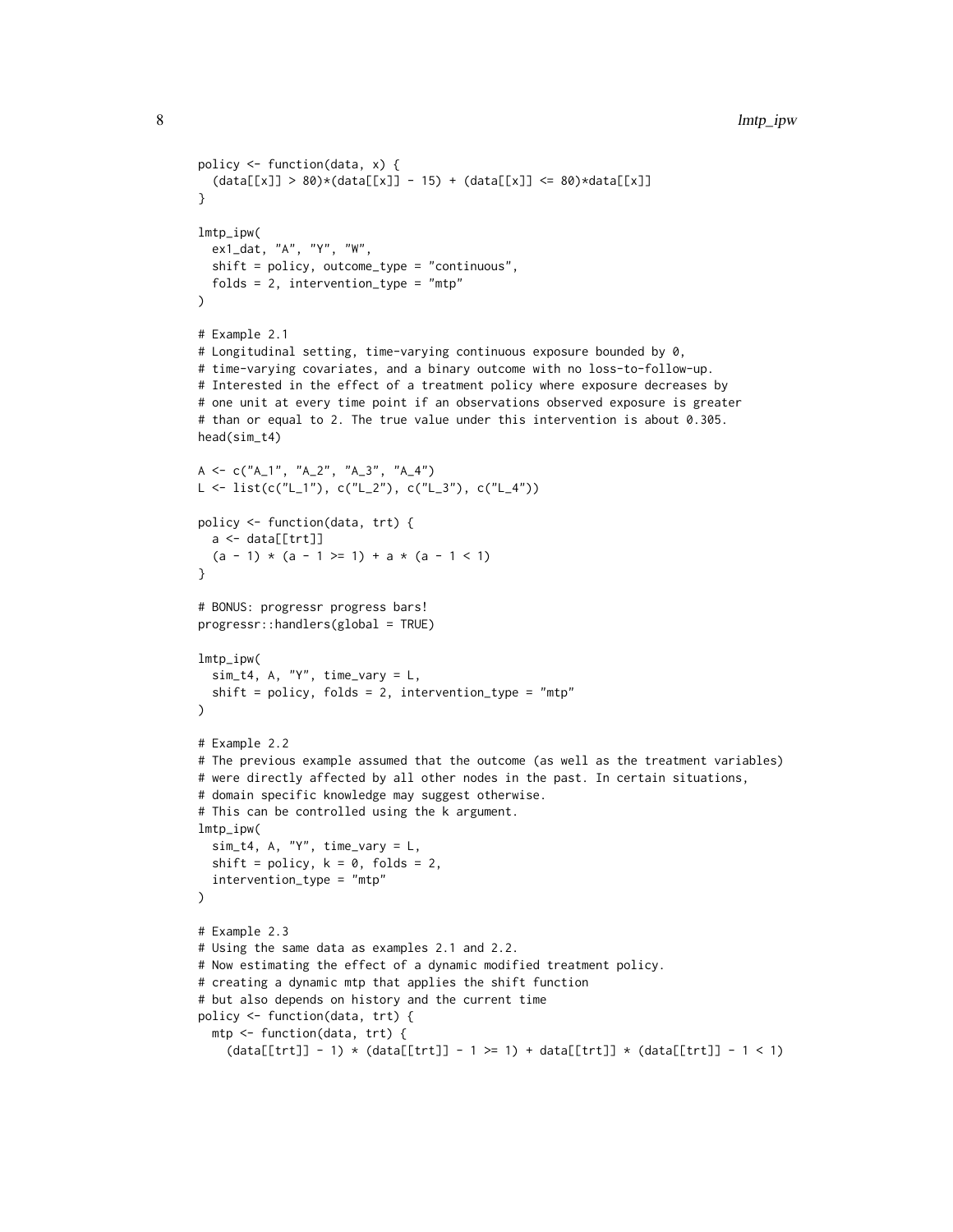}

```
# if its the first time point, follow the same mtp as before
  if (\text{tr } t == "A_1") return(\text{mtp}(\text{data}, \text{tr } t))
  # otherwise check if the time varying covariate equals 1
  ifelse(
    data[[sub("A", "L", trt)]] == 1,mtp(data, trt), # if yes continue with the policy
    data[[trt]] # otherwise do nothing
 )
}
lmtp_ipw(
 sim\_t4, A, "Y", time_vary = L,
 k = 0, shift = policy, folds = 2
)
# Example 2.4
# Using the same data as examples 2.1, 2.2, and 2.3, but now treating the exposure
# as an ordered categorical variable. To account for the exposure being a
# factor we just need to modify the shift function (and the original data)
# so as to respect this.
tmp < - sim_t4for (i in A) {
  tmp[[i]] <- factor(tmp[[i]], levels = 0:5, ordered = TRUE)
}
policy <- function(data, trt) {
 out \leftarrow list()
  a <- data[[trt]]
  for (i in 1:length(a)) {
   if (as.character(a[i]) %in% c("0", "1")) {
      out[[i]] <- as.character(a[i])
    } else {
      out[[i]] <- as.numeric(as.character(a[i])) - 1
    }
  }
  factor(unlist(out), levels = 0:5, ordered = TRUE)}
lmtp_ipw(
  tmp, A, "Y", time_vary = L, shift = policy,
 k = 0, folds = 2, intervention_type = "mtp"
\lambda# Example 3.1
# Longitudinal setting, time-varying binary treatment, time-varying covariates
# and baseline covariates with no loss-to-follow-up. Interested in a "traditional"
# causal effect where treatment is set to 1 at all time points for all observations.
if (require("twang")) {
  data("iptwExWide", package = "twang")
```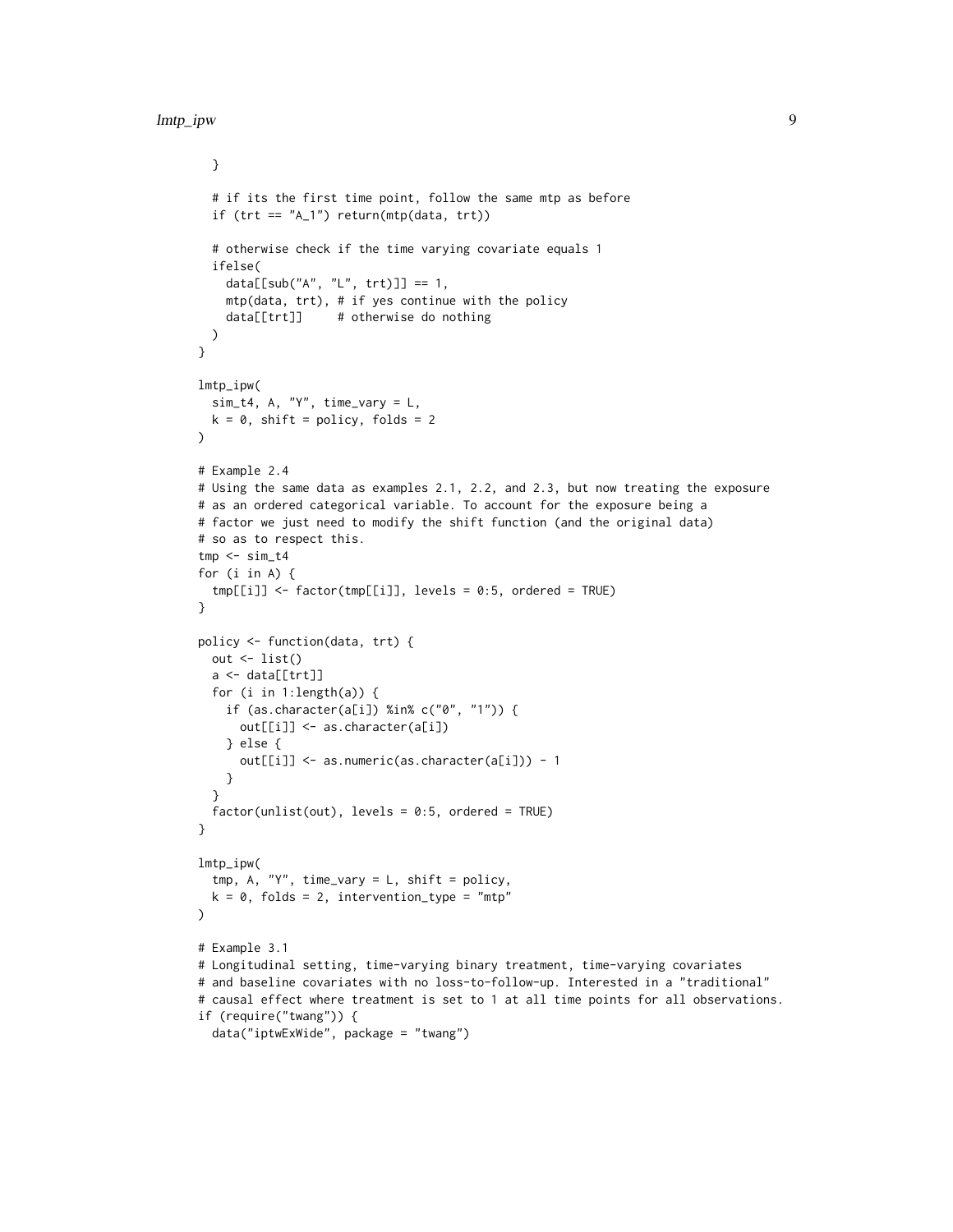```
A <- paste0("tx", 1:3)
  W <- c("gender", "age")
 L <- list(c("use0"), c("use1"), c("use2"))
  lmtp_ipw(
    iptwExWide, A, "outcome", baseline = W, time_vary = L,
    shift = static_binary_on, outcome_type = "continuous",
    intervention_type = "static", folds = 2
 )
}
# Example 4.1
# Longitudinal setting, time-varying continuous treatment, time-varying covariates,
# binary outcome with right censoring. Interested in the mean population outcome under
# the observed exposures in a hypothetical population with no loss-to-follow-up.
head(sim_cens)
A \leq -c("A1", "A2")L <- list(c("L1"), c("L2"))
C \leq -c("C1", "C2")Y < - "Y"
lmtp_ipw(sim_cens, A, Y, time_vary = L, cens = C, shift = NULL, folds = 2)
# Example 5.1
# Time-to-event analysis with a binary time-invariant exposure. Interested in
# the effect of treatment being given to all observations on the cumulative
# incidence of the outcome.
# For a survival problem, the outcome argument now takes a vector of outcomes
# if an observation experiences the event prior to the end of follow-up, all future
# outcome nodes should be set to 1 (i.e., last observation carried forward).
A \leq - "trt"
Y <- paste0("Y.", 1:6)
C <- paste0("C.", 0:5)
W <- c("W1", "W2")
lmtp_ipw(sim_point_surv, A, Y, W, cens = C, folds = 2,
          shift = static_binary_on, outcome_type = "survival")
```

```
lmtp_sdr LMTP Sequential Doubly Robust Estimator
```
#### Description

Sequentially doubly robust estimator for the effects of traditional causal effects and modified treatment policies for both point treatment and longitudinal data with binary, continuous, or time-toevent outcomes. Supports binary, categorical, and continuous exposures.

<span id="page-9-0"></span>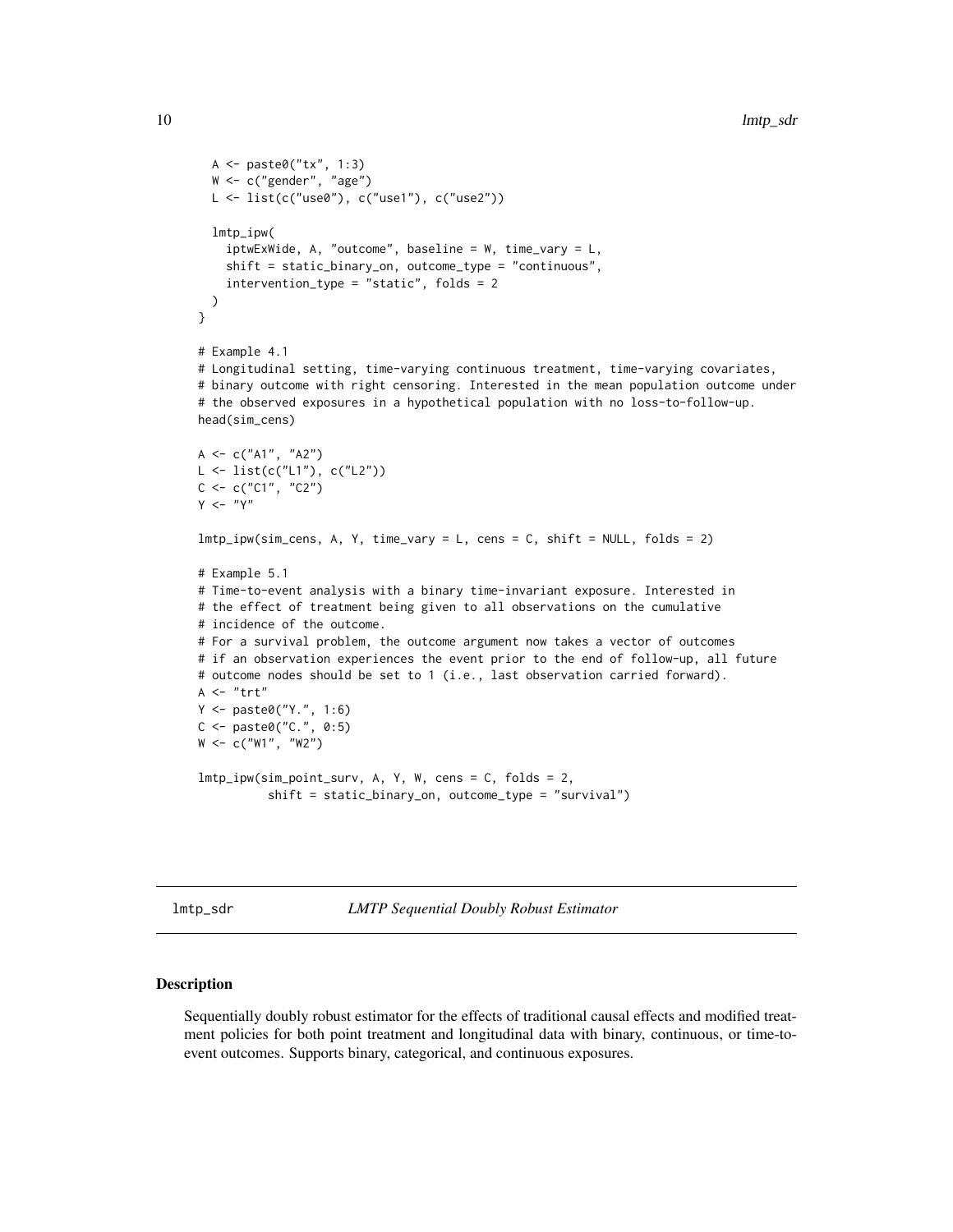lmtp\_sdr 11

## Usage

```
lmtp_sdr(
  data,
  trt,
 outcome,
 baseline = NULL,
  time_vary = NULL,
  cens = NULL,
  shift = NULL,
  shifted = NULL,
 k = Inf,intervention_type = c("static", "dynamic", "mtp"),
 outcome_type = c("binomial", "continuous", "survival"),
  id = NULL,bounds = NULL,
  learners_outcome = "SL.glm",
  learners_trt = "SL.glm",
  folds = 10,
 weights = NULL,
  bound = 1e-05,
  .trim = 0.999,
  .learners_outcome_folds = 10,
  .learners_trt_folds = 10
\mathcal{L}
```

| data      | [data.frame]<br>A data. frame in wide format containing all necessary variables for the estima-<br>tion problem. Must not be a data. table.                                                                                                                                                                                      |
|-----------|----------------------------------------------------------------------------------------------------------------------------------------------------------------------------------------------------------------------------------------------------------------------------------------------------------------------------------|
| trt       | [character]<br>A vector containing the column names of treatment variables ordered by time.                                                                                                                                                                                                                                      |
| outcome   | [character]<br>The column name of the outcome variable. In the case of time-to-event analysis,<br>a vector containing the columns names of intermediate outcome variables and<br>the final outcome variable ordered by time. Only numeric values are allowed. If<br>the outcome type is binary, data should be coded as 0 and 1. |
| baseline  | [character]<br>An optional vector containing the column names of baseline covariates to be<br>included for adjustment at every time point.                                                                                                                                                                                       |
| time_vary | [list]<br>A list the same length as the number of time points of observation with the<br>column names for new time-varying covariates introduced at each time point.<br>The list should be ordered following the time ordering of the model.                                                                                     |
| cens      | [character]<br>An optional vector of column names of censoring indicators the same length                                                                                                                                                                                                                                        |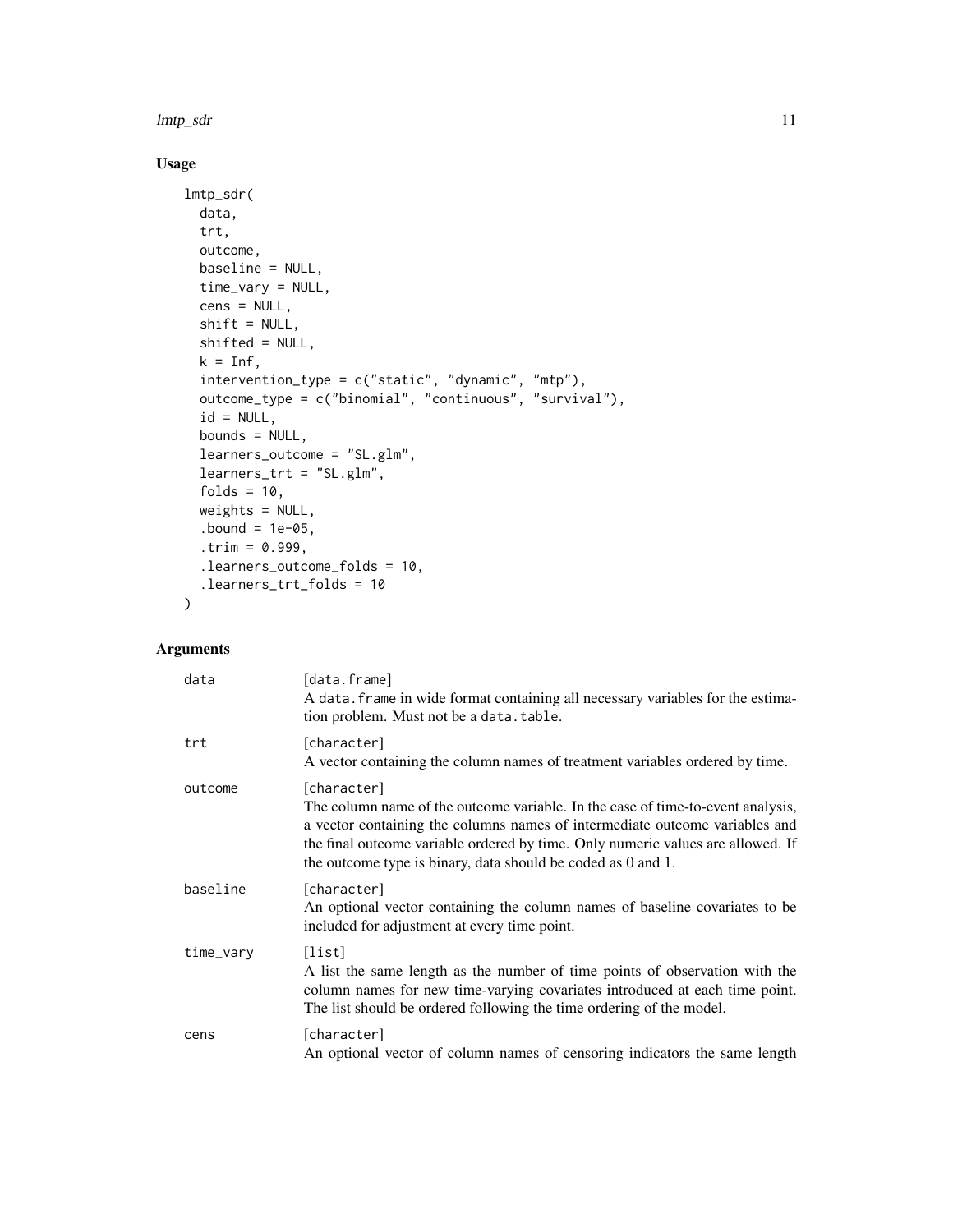|                         | as the number of time points of observation. If missingness in the outcome is<br>present or if time-to-event outcome, must be provided.                                                                                             |
|-------------------------|-------------------------------------------------------------------------------------------------------------------------------------------------------------------------------------------------------------------------------------|
| shift                   | [closure]<br>A two argument function that specifies how treatment variables should be shifted.<br>See examples for how to specify shift functions for continuous, binary, and cat-<br>egorical exposures.                           |
| shifted                 | [data.frame]<br>An optional data frame, the same as in data, but modified according to the<br>treatment policy of interest. If specified, shift is ignored.                                                                         |
| k                       | [integer(1)]<br>An integer specifying how previous time points should be used for estimation at<br>the given time point. Default is Inf, all time points.                                                                           |
| intervention_type       |                                                                                                                                                                                                                                     |
|                         | [character(1)]<br>The intervention type, should be one of "static", "dynamic", "mtp".                                                                                                                                               |
| outcome_type            | [character(1)]<br>Outcome variable type (i.e., continuous, binomial, survival).                                                                                                                                                     |
| id                      | [character(1)]<br>An optional column name containing cluster level identifiers.                                                                                                                                                     |
| bounds                  | [numeric(2)]<br>An optional, ordered vector of the bounds for a continuous outcomes. If NULL,<br>the bounds will be taken as the minimum and maximum of the observed data.<br>Should be left as NULL if the outcome type is binary. |
| learners_outcome        |                                                                                                                                                                                                                                     |
|                         | [character]<br>A vector of SuperLearner algorithms for estimation of the outcome regression.<br>Default is "SL.glm", a main effects GLM.                                                                                            |
| learners_trt            | [character]<br>A vector of SuperLearner algorithms for estimation of the exposure mecha-<br>nism. Default is "SL.glm", a main effects GLM.                                                                                          |
| folds                   | [integer(1)]<br>The number of folds to be used for cross-fitting.                                                                                                                                                                   |
| weights                 | [numeric(nrow(data))]<br>An optional vector containing sampling weights.                                                                                                                                                            |
| .bound                  | [numeric(1)]<br>Determines that maximum and minimum values (scaled) predictions will be<br>bounded by. The default is 1e-5, bounding predictions by 1e-5 and 0.9999.                                                                |
| .trim                   | [numeric(1)]<br>Determines the amount the density ratios should be trimmed. The default is<br>0.999, trimming the density ratios greater than the 0.999 percentile to the 0.999<br>percentile. A value of 1 indicates no trimming.  |
| .learners_outcome_folds |                                                                                                                                                                                                                                     |
|                         | [integer(1)]<br>The number of cross-validation folds for learners_outcome.                                                                                                                                                          |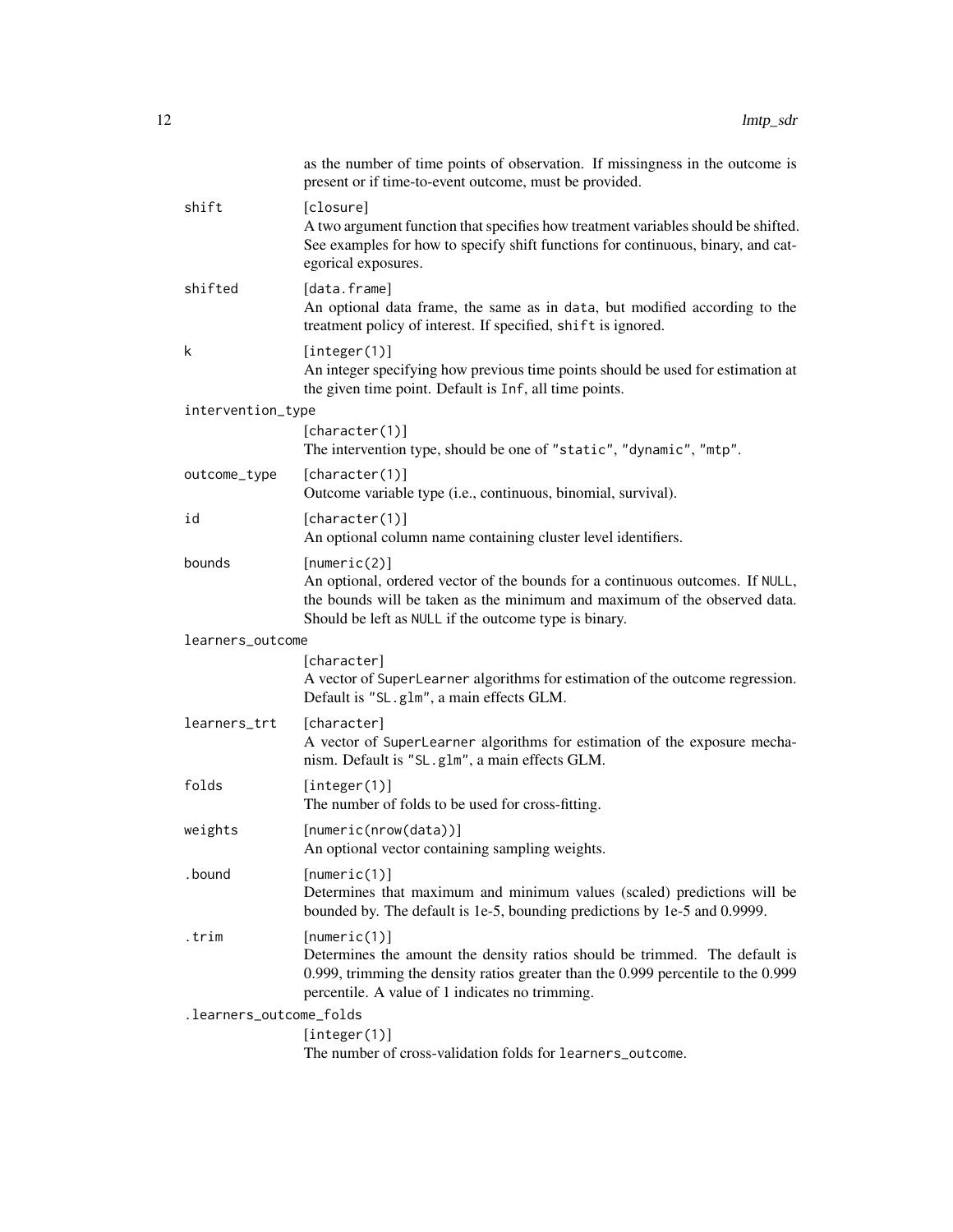#### lmtp\_sdr is a contract of the contract of the contract of the contract of the contract of the contract of the contract of the contract of the contract of the contract of the contract of the contract of the contract of the

```
.learners_trt_folds
                 [integer(1)]
                 The number of cross-validation folds for learners_trt.
```
## Value

A list of class lmtp containing the following components:

| estimator    | The estimator used, in this case "SDR".                                                                                         |
|--------------|---------------------------------------------------------------------------------------------------------------------------------|
| theta        | The estimated population LMTP effect.                                                                                           |
|              | standard_error The estimated standard error of the LMTP effect.                                                                 |
| low          | Lower bound of the 95% confidence interval of the LMTP effect.                                                                  |
| high         | Upper bound of the 95% confidence interval of the LMTP effect.                                                                  |
| eif          | The estimated, un-centered, influence function of the estimate.                                                                 |
| shift        | The shift function specifying the treatment policy of interest.                                                                 |
| outcome_reg  | An $n \times T$ au + 1 matrix of outcome regression predictions. The mean of the first<br>column is used for calculating theta. |
|              | density_ratios An n x Tau matrix of the estimated, non-cumulative, density ratios.                                              |
| fits_m       | A list the same length as folds, containing the fits at each time-point for each<br>fold for the outcome regression.            |
| fits_r       | A list the same length as folds, containing the fits at each time-point for each<br>fold of density ratio estimation.           |
| outcome_type | The outcome variable type.                                                                                                      |

```
set.seed(56)
n < - 1000W < - rnorm(n, 10, 5)
A \le -23 + 5*N + rnorm(n)Y \le -7.2*A + 3*W + rnorm(n)ex1_dat <- data.frame(W, A, Y)
# Example 1.1
# Point treatment, continuous exposure, continuous outcome, no loss-to-follow-up
# Interested in the effect of a modified treatment policy where A is decreased by 15
# units only among observations whose observed A was above 80.
# The true value under this intervention is about 513.
policy <- function(data, x) {
  (data[[x]] > 80)*(data[[x]] - 15) + (data[[x]] \le 80)*data[[x]]}
lmtp_sdr(
 ex1_dat, "A", "Y", "W", shift = policy,
 outcome_type = "continuous",
 folds = 2, intervention_type = mtp"
)
```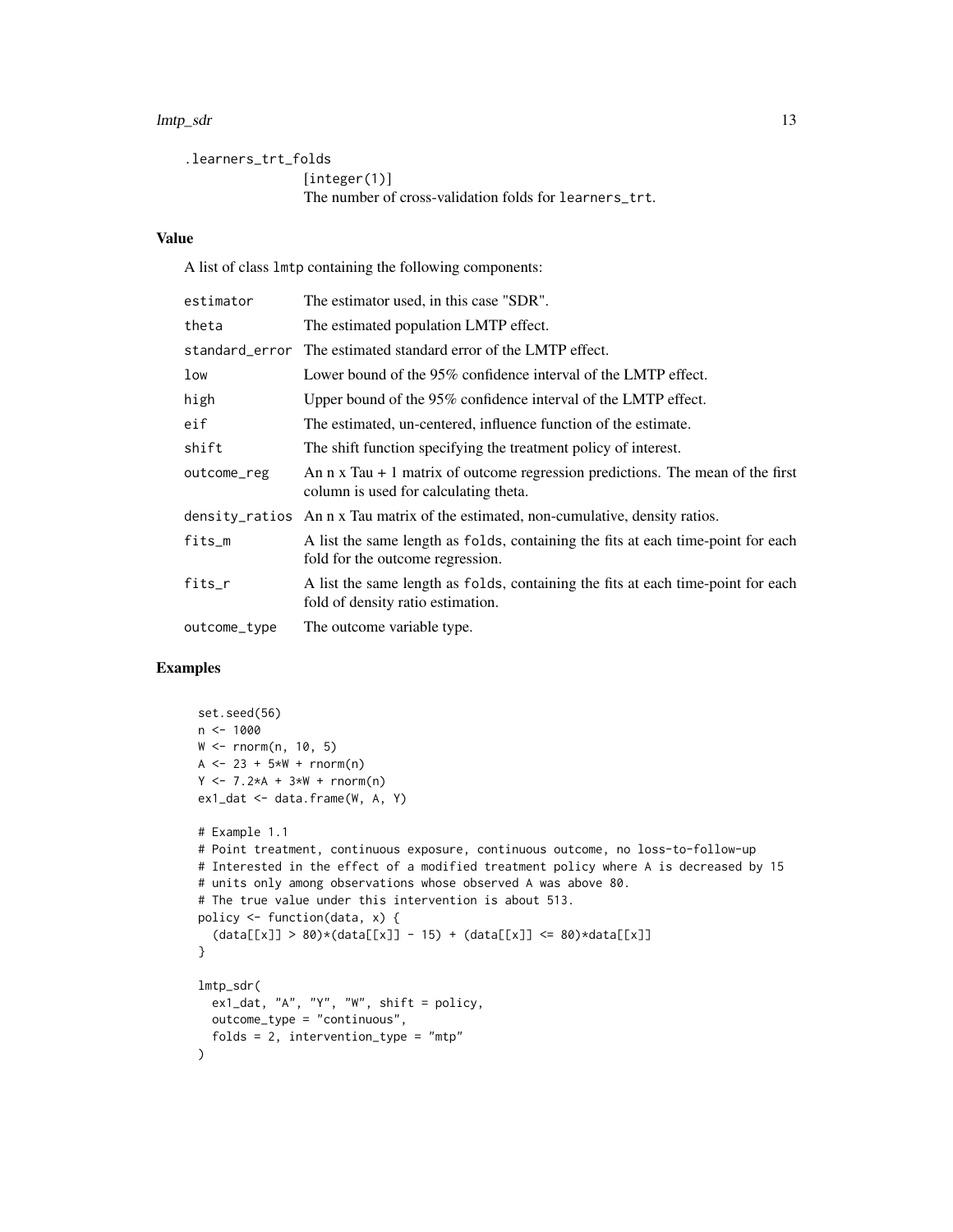```
# Example 2.1
# Longitudinal setting, time-varying continuous exposure bounded by 0,
# time-varying covariates, and a binary outcome with no loss-to-follow-up.
# Interested in the effect of a treatment policy where exposure decreases by
# one unit at every time point if an observations observed exposure is greater
# than or equal to 2. The true value under this intervention is about 0.305.
head(sim_t4)
A \leq c("A_1", "A_2", "A_3", "A_4")L <- list(c("L_1"), c("L_2"), c("L_3"), c("L_4"))
policy <- function(data, trt) {
 a <- data[[trt]]
  (a - 1) * (a - 1) = 1 + a * (a - 1)}
# BONUS: progressr progress bars!
progressr::handlers(global = TRUE)
lmtp_sdr(
 sim_t4, A, "Y", time_vary = L, shift = policy,
 folds = 2, intervention_type = "mtp")
# Example 2.2
# The previous example assumed that the outcome (as well as the treatment variables)
# were directly affected by all other nodes in the past. In certain situations,
# domain specific knowledge may suggest otherwise.
# This can be controlled using the k argument.
lmtp_sdr(
  sim\_t4, A, "Y", time_vary = L,
  shift = policy, k = 0, folds = 2,
  intervention_type = "mtp"
\lambda# Example 2.3
# Using the same data as examples 2.1 and 2.2.
# Now estimating the effect of a dynamic modified treatment policy.
# creating a dynamic mtp that applies the shift function
# but also depends on history and the current time
policy <- function(data, trt) {
  mtp <- function(data, trt) {
    (data[[trt]] - 1) * (data[[trt]] - 1 >= 1) + data[[trt]] * (data[[trt]] - 1 < 1)}
  # if its the first time point, follow the same mtp as before
  if (tr = "A_1") return(mtp(data, trt))
  # otherwise check if the time varying covariate equals 1
  ifelse(
    data[[sub("A", "L", trt)]] == 1,
    mtp(data, trt), # if yes continue with the policy
```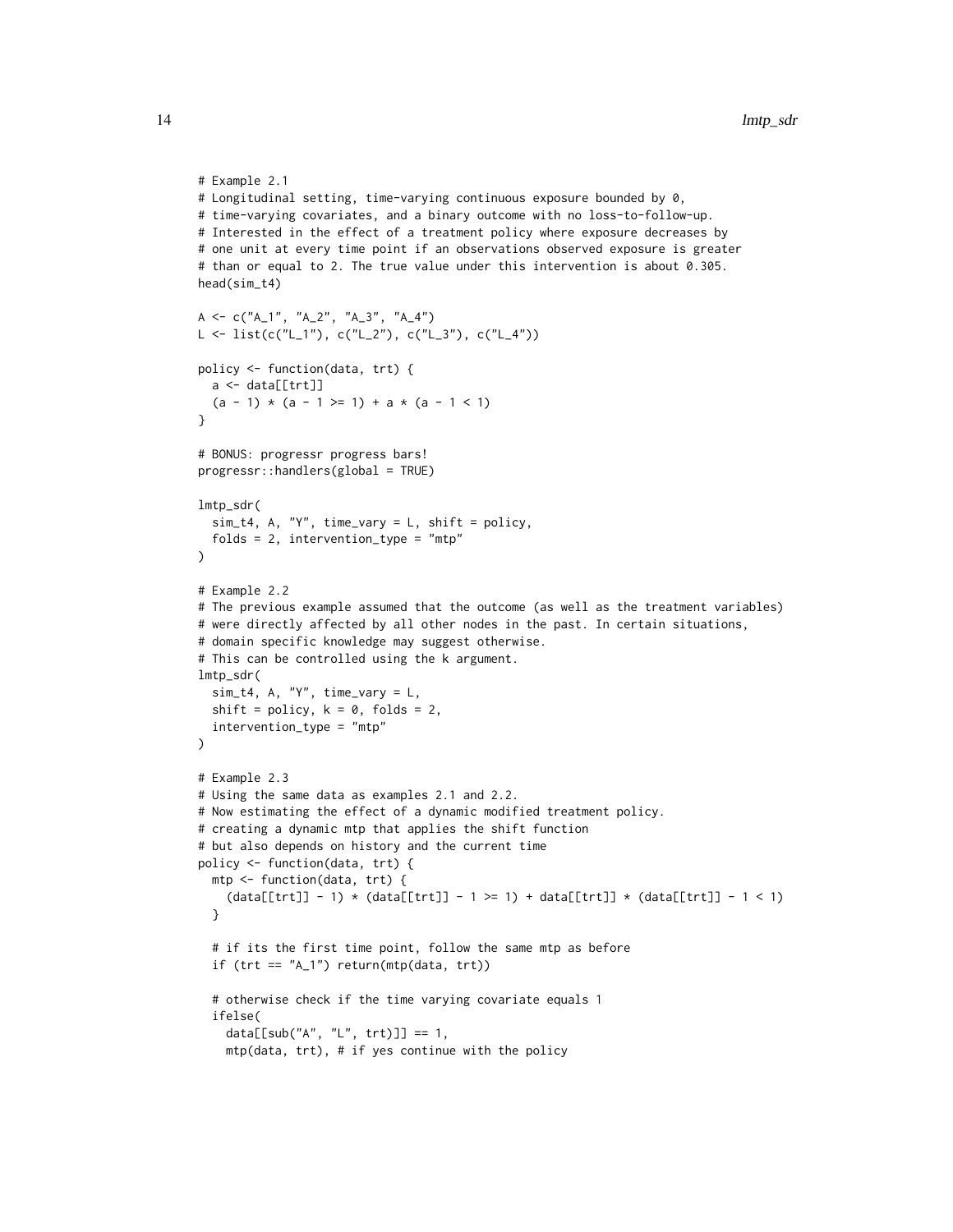```
data[[trt]] # otherwise do nothing
 )
}
lmtp_sdr(sim_t4, A, "Y", time_vary = L, k = 0, shift = policy, folds = 2)# Example 2.4
# Using the same data as examples 2.1, 2.2, and 2.3, but now treating the exposure
# as an ordered categorical variable. To account for the exposure being a
# factor we just need to modify the shift function (and the original data)
# so as to respect this.
tmp < - sim_t4for (i in A) {
  tmp[[i]] <- factor(tmp[[i]], levels = 0:5, ordered = TRUE)
}
policy <- function(data, trt) {
 out \leftarrow list()
 a <- data[[trt]]
 for (i in 1:length(a)) {
    if (as.character(a[i]) %in% c("0", "1")) {
     out[[i]] <- as.character(a[i])
    } else {
      out[[i]] <- as.numeric(as.character(a[i])) - 1
    }
  }
  factor(unlist(out), levels = 0:5, ordered = TRUE)}
lmtp_sdr(
 tmp, A, "Y", time_vary = L, shift = policy,
 k = 0, folds = 2, intervention_type = "mtp"
\lambda# Example 3.1
# Longitudinal setting, time-varying binary treatment, time-varying covariates
# and baseline covariates with no loss-to-follow-up. Interested in a "traditional"
# causal effect where treatment is set to 1 at all time points for all observations.
if (require("twang")) {
  data("iptwExWide", package = "twang")
 A <- paste0("tx", 1:3)
  W <- c("gender", "age")
 L <- list(c("use0"), c("use1"), c("use2"))
  lmtp_sdr(
    iptwExWide, A, "outcome", baseline = W, time_vary = L,
    shift = static_binary_on, outcome_type = "continuous",
    intervention_type = "static", folds = 2
 \lambda}
# Example 4.1
```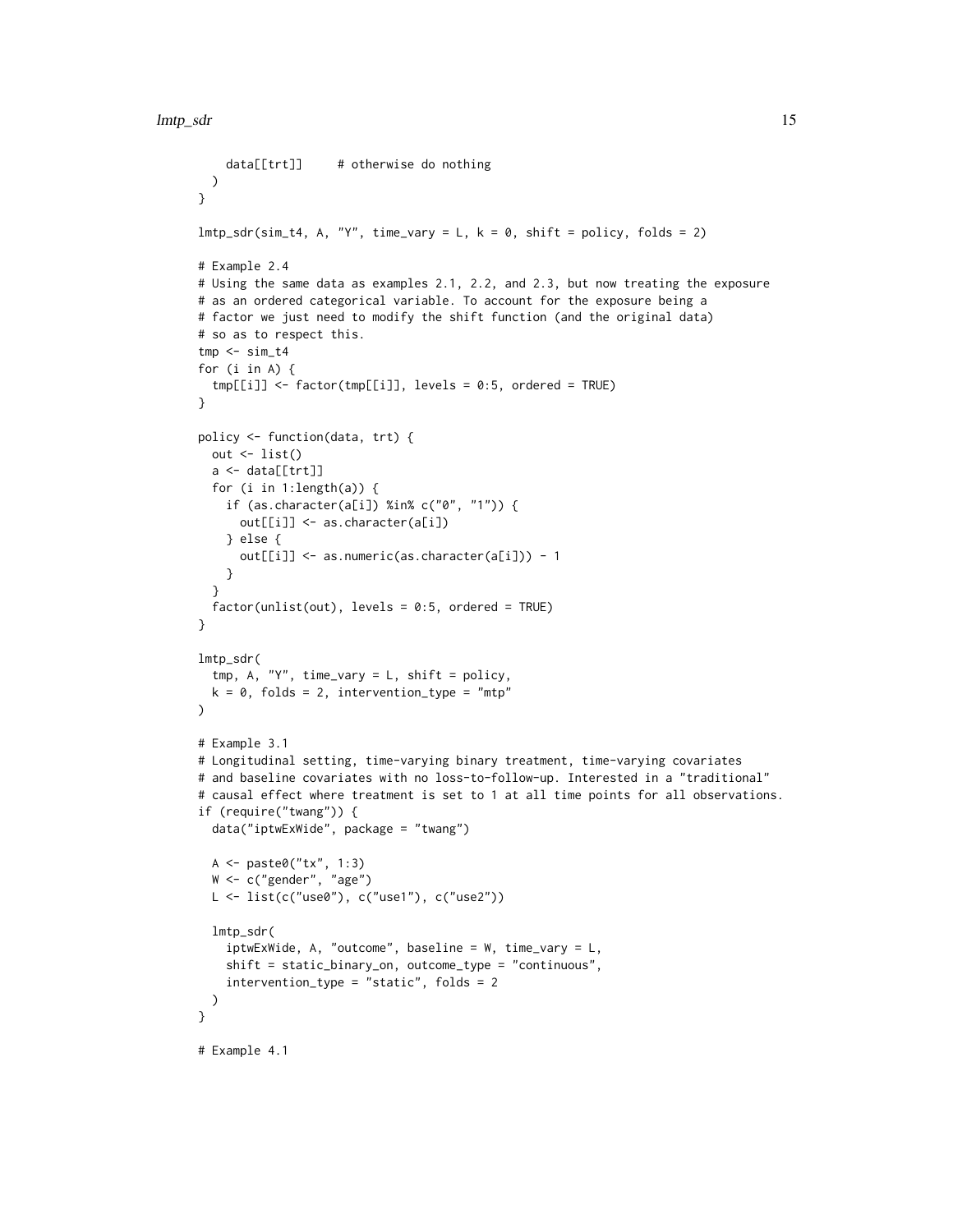```
# Longitudinal setting, time-varying continuous treatment, time-varying covariates,
# binary outcome with right censoring. Interested in the mean population outcome under
# the observed exposures in a hypothetical population with no loss-to-follow-up.
head(sim_cens)
A <- c("A1", "A2")
L <- list(c("L1"), c("L2"))
C < -c("C1", "C2")Y < - "Y"
lmtp_sdr(sim_cens, A, Y, time_vary = L, cens = C, shift = NULL, folds = 2)
# Example 5.1
# Time-to-event analysis with a binary time-invariant exposure. Interested in
# the effect of treatment being given to all observations on the cumulative
# incidence of the outcome.
# For a survival problem, the outcome argument now takes a vector of outcomes
# if an observation experiences the event prior to the end of follow-up, all future
# outcome nodes should be set to 1 (i.e., last observation carried forward).
A \leq - "trt"
Y <- paste0("Y.", 1:6)
C <- paste0("C.", 0:5)
W <- c("W1", "W2")
lmtp_sdr(
  sim_point_surv, A, Y, W, cens = C, folds = 2,
  shift = static_binary_on, outcome_type = "survival"
)
```
<span id="page-15-1"></span>lmtp\_sub *LMTP Substitution Estimator*

#### Description

G-computation estimator for the effects of traditional causal effects and modified treatment policies for both point treatment and longitudinal data with binary, continuous, or time-to-event outcomes. Supports binary, categorical, and continuous exposures.

## Usage

```
lmtp_sub(
  data,
  trt,
  outcome,
  baseline = NULL,
  time_vary = NULL,
  cens = NULL,
  shift = NULL,
```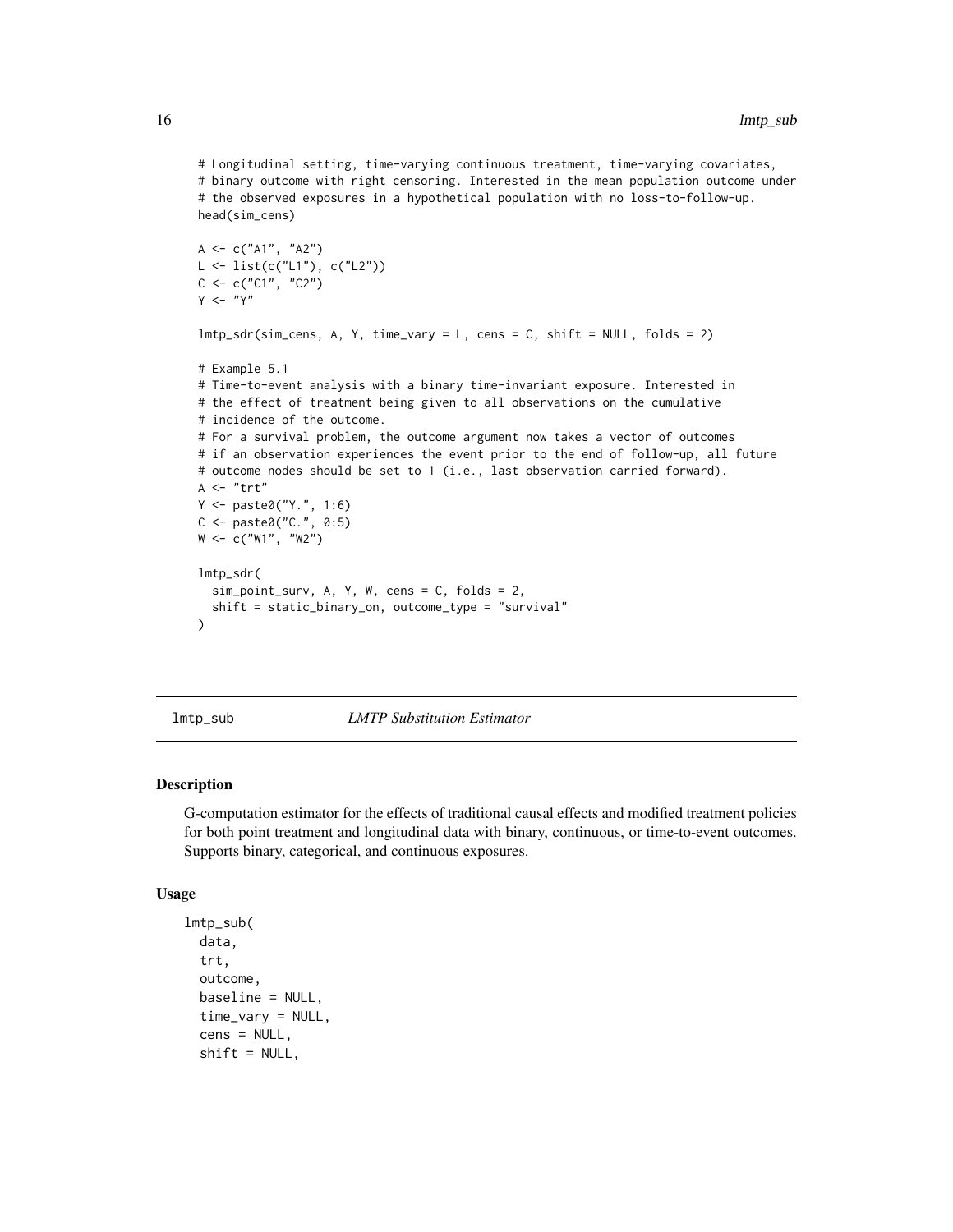#### lmtp\_sub 17

```
shifted = NULL,
 k = Inf,outcome_type = c("binomial", "continuous", "survival"),
 id = NULL,bounds = NULL,
 learners = "SL.glm",
 folds = 10,
 weights = NULL,
 .bound = 1e-05,
 .learners_folds = 10
)
```

| data         | [data.frame]<br>A data. frame in wide format containing all necessary variables for the estima-<br>tion problem. Must not be a data. table.                                                                                                                                                                                      |
|--------------|----------------------------------------------------------------------------------------------------------------------------------------------------------------------------------------------------------------------------------------------------------------------------------------------------------------------------------|
| trt          | [character]<br>A vector containing the column names of treatment variables ordered by time.                                                                                                                                                                                                                                      |
| outcome      | [character]<br>The column name of the outcome variable. In the case of time-to-event analysis,<br>a vector containing the columns names of intermediate outcome variables and<br>the final outcome variable ordered by time. Only numeric values are allowed. If<br>the outcome type is binary, data should be coded as 0 and 1. |
| baseline     | [character]<br>An optional vector containing the column names of baseline covariates to be<br>included for adjustment at every time point.                                                                                                                                                                                       |
| time_vary    | [list]<br>A list the same length as the number of time points of observation with the<br>column names for new time-varying covariates introduced at each time point.<br>The list should be ordered following the time ordering of the model.                                                                                     |
| cens         | [character]<br>An optional vector of column names of censoring indicators the same length<br>as the number of time points of observation. If missingness in the outcome is<br>present or if time-to-event outcome, must be provided.                                                                                             |
| shift        | [closure]<br>A two argument function that specifies how treatment variables should be shifted.<br>See examples for how to specify shift functions for continuous, binary, and cat-<br>egorical exposures.                                                                                                                        |
| shifted      | [data.frame]<br>An optional data frame, the same as in data, but modified according to the<br>treatment policy of interest. If specified, shift is ignored.                                                                                                                                                                      |
| k            | [integer(1)]<br>An integer specifying how previous time points should be used for estimation at<br>the given time point. Default is Inf, all time points.                                                                                                                                                                        |
| outcome_type | [character(1)]<br>Outcome variable type (i.e., continuous, binomial, survival).                                                                                                                                                                                                                                                  |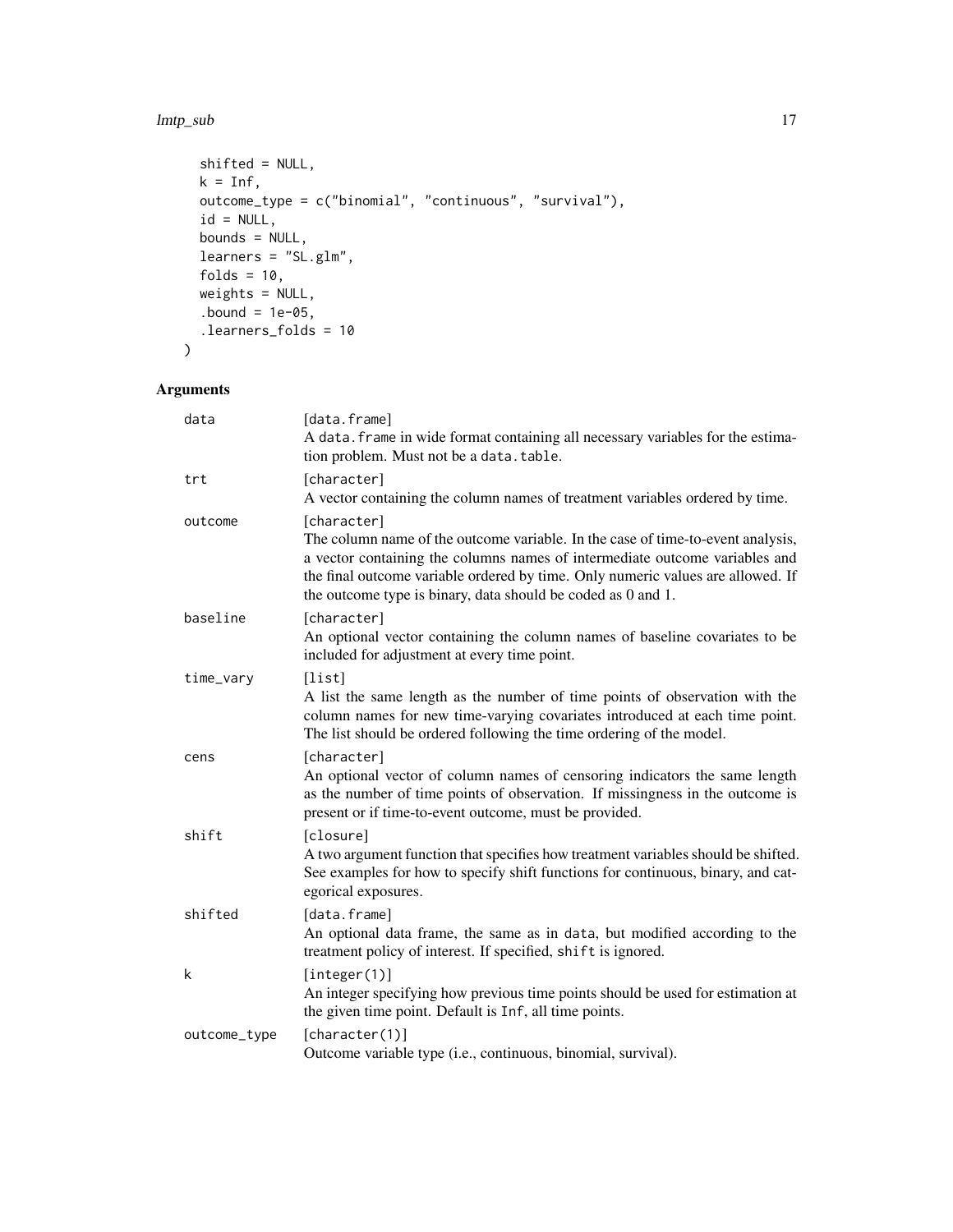| id              | [character(1)]<br>An optional column name containing cluster level identifiers.                                                                                                                                                     |
|-----------------|-------------------------------------------------------------------------------------------------------------------------------------------------------------------------------------------------------------------------------------|
| bounds          | [numeric(2)]<br>An optional, ordered vector of the bounds for a continuous outcomes. If NULL,<br>the bounds will be taken as the minimum and maximum of the observed data.<br>Should be left as NULL if the outcome type is binary. |
| learners        | [character]<br>A vector of SuperLearner algorithms for estimation of the outcome regression.<br>Default is "SL.glm", a main effects GLM.                                                                                            |
| folds           | [integer(1)]<br>The number of folds to be used for cross-fitting.                                                                                                                                                                   |
| weights         | [numeric(nrow(data))]<br>An optional vector containing sampling weights.                                                                                                                                                            |
| . bound         | [numeric(1)]<br>Determines that maximum and minimum values (scaled) predictions will be<br>bounded by. The default is 1e-5, bounding predictions by 1e-5 and 0.9999.                                                                |
| .learners_folds |                                                                                                                                                                                                                                     |
|                 | [integer(1)]                                                                                                                                                                                                                        |
|                 | The number of cross-validation folds for learners.                                                                                                                                                                                  |

## Value

A list of class lmtp containing the following components:

| estimator         | The estimator used, in this case "substitution".                                                                                |
|-------------------|---------------------------------------------------------------------------------------------------------------------------------|
| theta             | The estimated population LMTP effect.                                                                                           |
| standard_error NA |                                                                                                                                 |
| low               | NA.                                                                                                                             |
| high              | NA.                                                                                                                             |
| shift             | The shift function specifying the treatment policy of interest.                                                                 |
| outcome_reg       | An $n \times T$ au + 1 matrix of outcome regression predictions. The mean of the first<br>column is used for calculating theta. |
| fits_m            | A list the same length as folds, containing the fits at each time-point for each<br>fold for the outcome regression.            |
| outcome_type      | The outcome variable type.                                                                                                      |

```
set.seed(56)
n < -1000W <- rnorm(n, 10, 5)
A <- 23 + 5*N + rnorm(n)Y \le -7.2*A + 3*W + rnorm(n)ex1_dat <- data.frame(W, A, Y)
```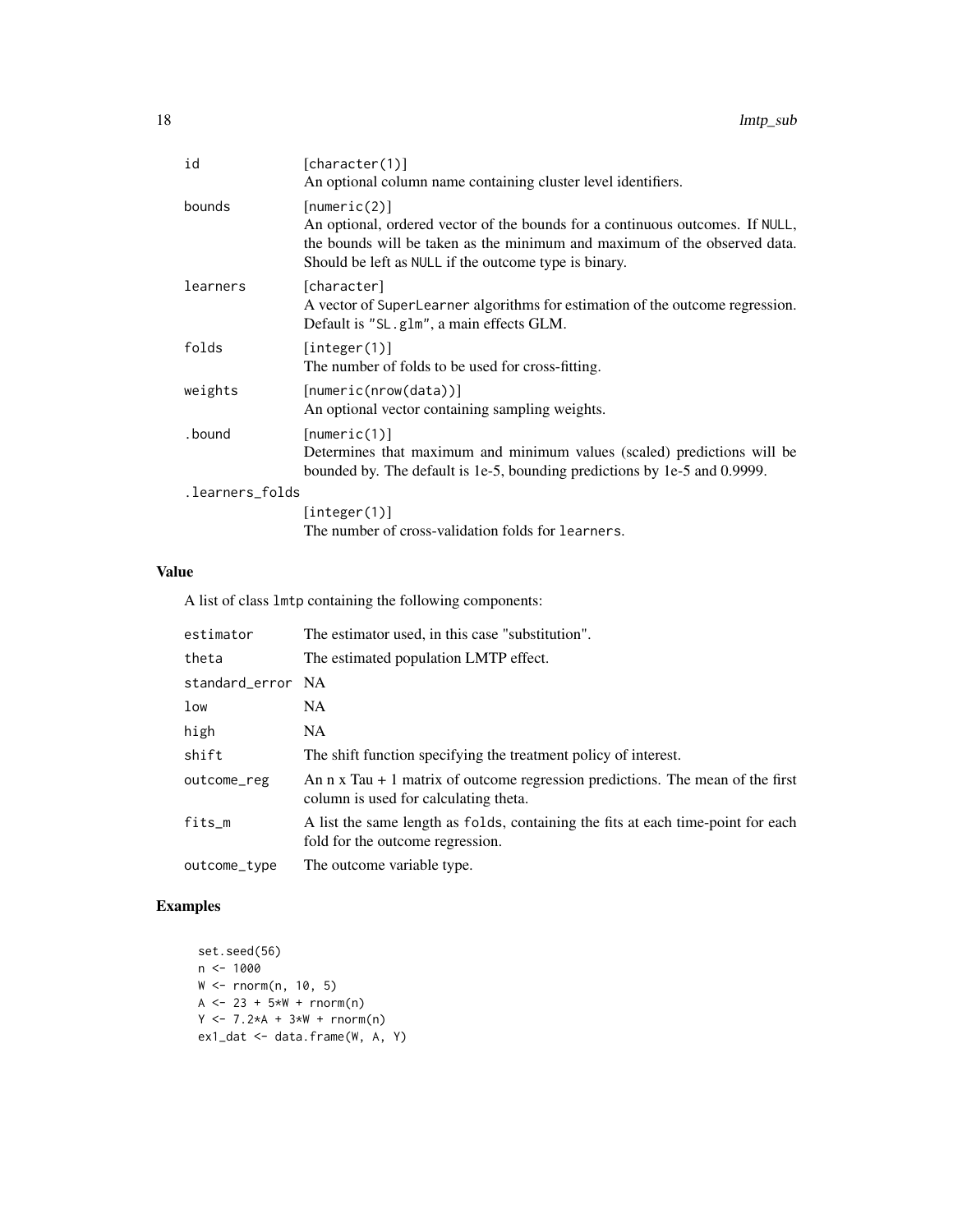```
# Example 1.1
# Point treatment, continuous exposure, continuous outcome, no loss-to-follow-up
# Interested in the effect of a modified treatment policy where A is decreased by 15
# units only among observations whose observed A was above 80.
# The true value under this intervention is about 513.
policy <- function(data, x) {
  (data[[x]] > 80)*(data[[x]] - 15) + (data[[x]] \le 80)*data[[x]]}
lmtp_sub(ex1_dat, "A", "Y", "W", shift = policy,
         outcome_type = "continuous", folds = 2)
# Example 2.1
# Longitudinal setting, time-varying continuous exposure bounded by 0,
# time-varying covariates, and a binary outcome with no loss-to-follow-up.
# Interested in the effect of a treatment policy where exposure decreases by
# one unit at every time point if an observations observed exposure is greater
# than or equal to 2. The true value under this intervention is about 0.305.
head(sim_t4)
A \leq C("A_1", "A_2", "A_3", "A_4")L \leftarrow list(c("L_1"), c("L_2"), c("L_3"), c("L_4")policy <- function(data, trt) {
 a <- data[[trt]]
  (a - 1) * (a - 1) = 1) + a * (a - 1)\lambda# BONUS: progressr progress bars!
progressr::handlers(global = TRUE)
lmtp\_sub(sim_t4, A, "Y", time\_vary = L, shift = policy, folds = 2)# Example 2.2
# The previous example assumed that the outcome (as well as the treatment variables)
# were directly affected by all other nodes in the past. In certain situations,
# domain specific knowledge may suggest otherwise.
# This can be controlled using the k argument.
lmtp\_sub(sim_t4, A, "Y", time\_vary = L, shift = policy, k = 0, folds = 2)# Example 2.3
# Using the same data as examples 2.1 and 2.2.
# Now estimating the effect of a dynamic modified treatment policy.
# creating a dynamic mtp that applies the shift function
# but also depends on history and the current time
policy <- function(data, trt) {
  mtp <- function(data, trt) {
    (data[[trt]] - 1) * (data[[trt]] - 1 >= 1) + data[[trt]] * (data[[trt]] - 1 < 1)}
  # if its the first time point, follow the same mtp as before
  if (\text{tr } t == "A_1") return(\text{mtp}(data, \text{ trt}))
```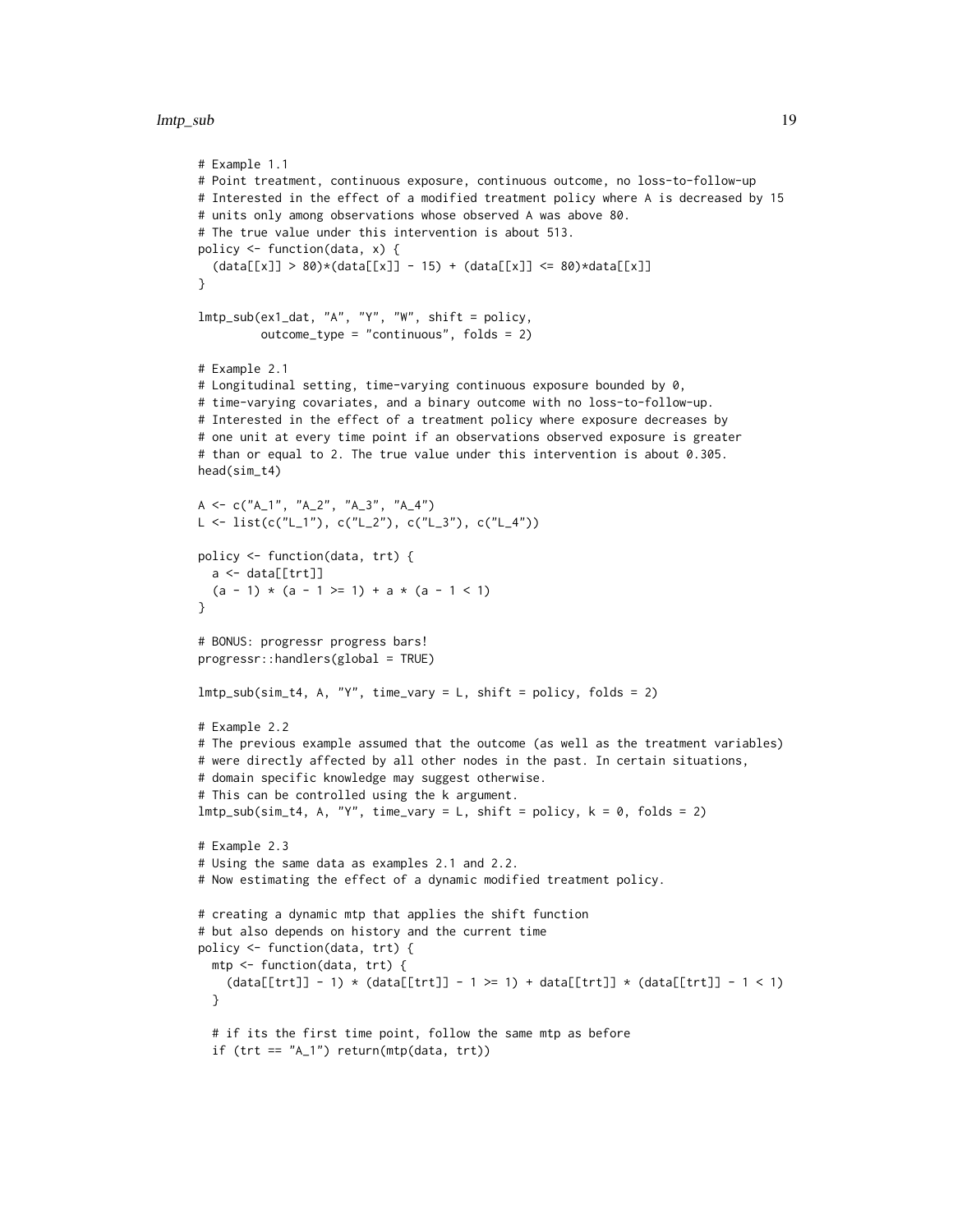```
# otherwise check if the time varying covariate equals 1
  ifelse(
    data[[sub("A", "L", trt)]] == 1,mtp(data, trt), # if yes continue with the policy
    data[[trt]] # otherwise do nothing
 )
}
lmtp\_sub(sim_t4, A, "Y", time\_vary = L, k = 0, shift = policy, folds = 2)# Example 2.4
# Using the same data as examples 2.1, 2.2, and 2.3, but now treating the exposure
# as an ordered categorical variable. To account for the exposure being a
# factor we just need to modify the shift function (and the original data)
# so as to respect this.
tmp < - sim_t4for (i in A) {
  tmp[[i]] \leftarrow factor(tmp[[i]], levels = 0:5, ordered = TRUE)}
policy <- function(data, trt) {
 out \leftarrow list()
  a \leftarrow data[[trt]]
 for (i in 1:length(a)) {
   if (as.character(a[i]) %in% c("0", "1")) {
      out[[i]] <- as.character(a[i])
    } else {
      out[[i]] <- as.numeric(as.character(a[i])) - 1
    }
  }
  factor(unlist(out), levels = 0:5, ordered = TRUE)}
lmtp\_sub(tmp, A, "Y", time\_vary = L, shift = policy, k = 0, folds = 2)# Example 3.1
# Longitudinal setting, time-varying binary treatment, time-varying covariates
# and baseline covariates with no loss-to-follow-up. Interested in a "traditional"
# causal effect where treatment is set to 1 at all time points for all observations.
if (require("twang")) {
 data("iptwExWide", package = "twang")
 A <- paste0("tx", 1:3)
  W <- c("gender", "age")
 L \leftarrow list(c("use0"), c("use1"), c("use2"))
  lmtp_sub(iptwExWide, A, "outcome", baseline = W, time_vary = L,
           shift = static_binary_on, outcome_type = "continuous")
}
# Example 4.1
```
# Longitudinal setting, time-varying continuous treatment, time-varying covariates,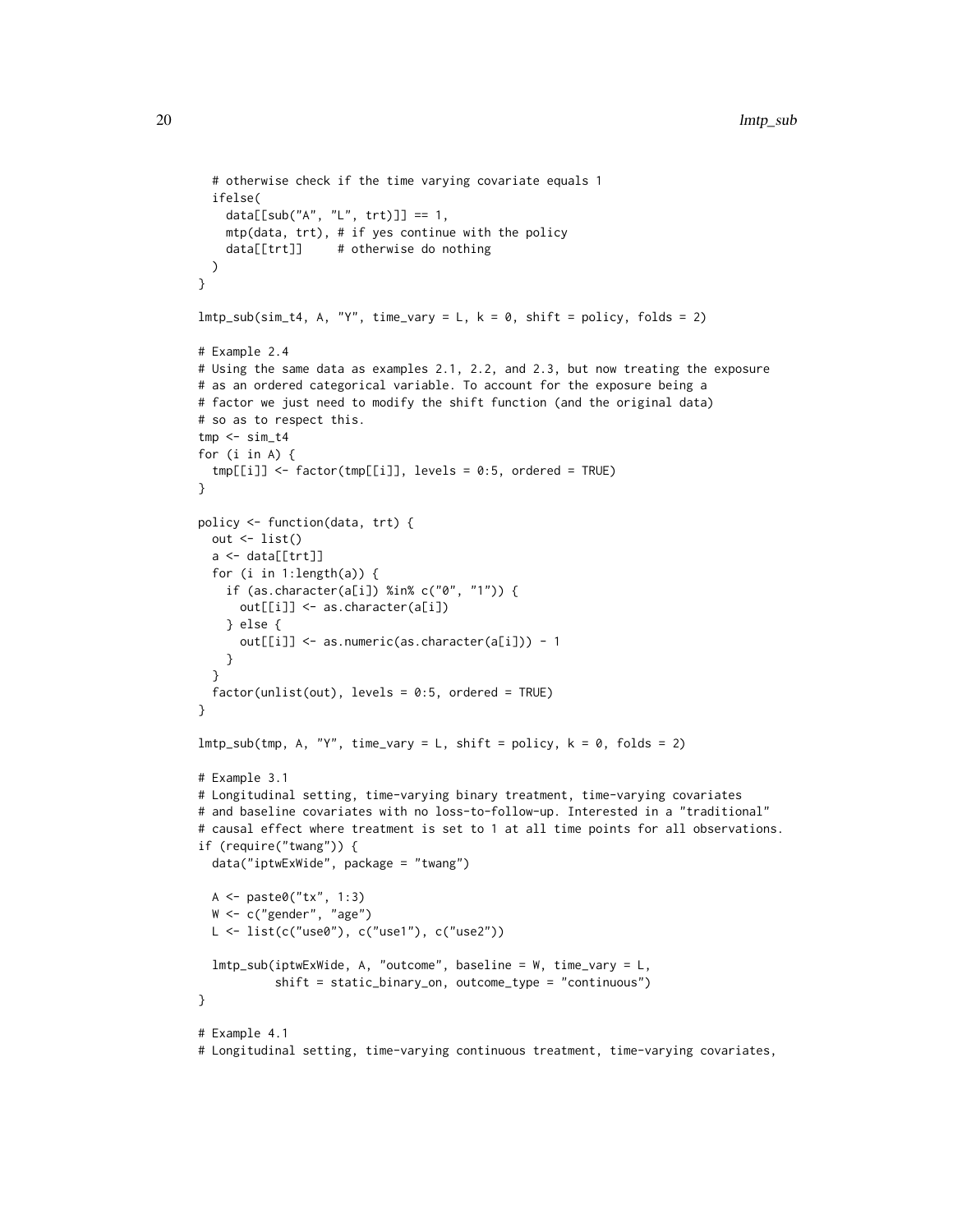<span id="page-20-0"></span># binary outcome with right censoring. Interested in the mean population outcome under # the observed exposures in a hypothetical population with no loss-to-follow-up. head(sim\_cens)

```
A \leq C("A1", "A2")L <- list(c("L1"), c("L2"))
C \leq -c("C1", "C2")Y < - "Y"
lmtp_sub(sim_cens, A, Y, time_vary = L, cens = C, shift = NULL, folds = 2)
# Example 5.1
# Time-to-event analysis with a binary time-invariant exposure. Interested in
# the effect of treatment being given to all observations on the cumulative
# incidence of the outcome.
# For a survival problem, the outcome argument now takes a vector of outcomes
# if an observation experiences the event prior to the end of follow-up, all future
# outcome nodes should be set to 1 (i.e., last observation carried forward).
A \leq "trt"
Y <- paste0("Y.", 1:6)
C <- paste0("C.", 0:5)
W <- c("W1", "W2")
lmtp_sub(sim_point_surv, A, Y, W, cens = C, folds = 2,
         shift = static_binary_on, outcome_type = "survival")
```
<span id="page-20-1"></span>lmtp\_tmle *LMTP Targeted Maximum Likelihood Estimator*

## **Description**

Targeted maximum likelihood estimator for the effects of traditional causal effects and modified treatment policies for both point treatment and longitudinal data with binary, continuous, or timeto-event outcomes. Supports binary, categorical, and continuous exposures.

## Usage

```
lmtp_tmle(
  data,
  trt,
  outcome,
  baseline = NULL,
  time_vary = NULL,
  cens = NULL,
  shift = NULL,shifted = NULL,
  k = Inf,
  intervention_type = c("static", "dynamic", "mtp"),
```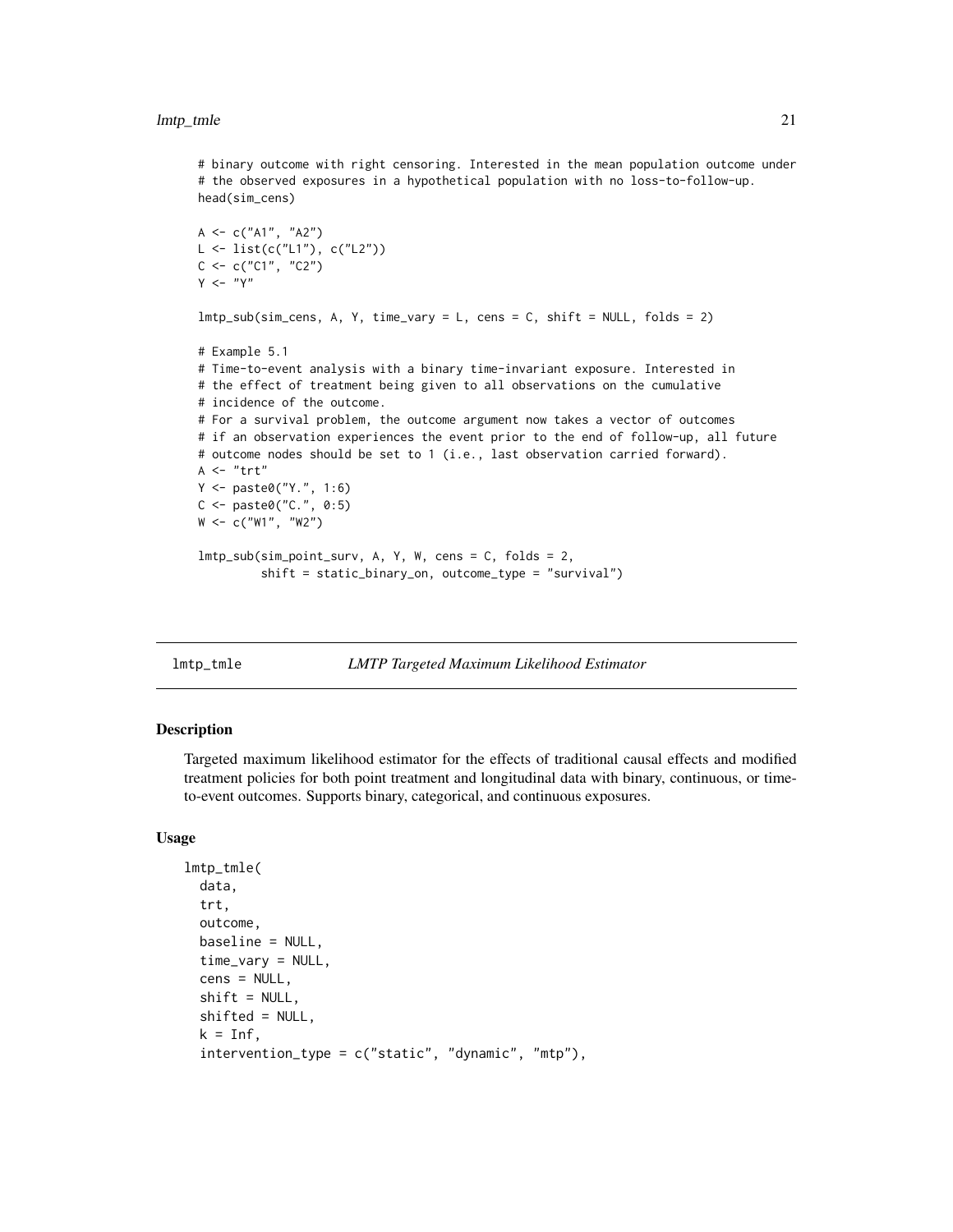## 22 lmtp\_tmle

```
outcome_type = c("binomial", "continuous", "survival"),
  id = NULL,bounds = NULL,
 learners_outcome = "SL.glm",
 learners_trt = "SL.glm",
 folds = 10,
 weights = NULL,
  bound = 1e-05,
  .trim = 0.999,
 .learners_outcome_folds = 10,
 .learners_trt_folds = 10
\mathcal{L}
```

| data      | [data.frame]<br>A data. frame in wide format containing all necessary variables for the estima-<br>tion problem. Must not be a data.table.                                                                                                                                                                                       |
|-----------|----------------------------------------------------------------------------------------------------------------------------------------------------------------------------------------------------------------------------------------------------------------------------------------------------------------------------------|
| trt       | [character]<br>A vector containing the column names of treatment variables ordered by time.                                                                                                                                                                                                                                      |
| outcome   | [character]<br>The column name of the outcome variable. In the case of time-to-event analysis,<br>a vector containing the columns names of intermediate outcome variables and<br>the final outcome variable ordered by time. Only numeric values are allowed. If<br>the outcome type is binary, data should be coded as 0 and 1. |
| baseline  | [character]<br>An optional vector containing the column names of baseline covariates to be<br>included for adjustment at every time point.                                                                                                                                                                                       |
| time_vary | [list]<br>A list the same length as the number of time points of observation with the<br>column names for new time-varying covariates introduced at each time point.<br>The list should be ordered following the time ordering of the model.                                                                                     |
| cens      | [character]<br>An optional vector of column names of censoring indicators the same length<br>as the number of time points of observation. If missingness in the outcome is<br>present or if time-to-event outcome, must be provided.                                                                                             |
| shift     | [closure]<br>A two argument function that specifies how treatment variables should be shifted.<br>See examples for how to specify shift functions for continuous, binary, and cat-<br>egorical exposures.                                                                                                                        |
| shifted   | [data.frame]<br>An optional data frame, the same as in data, but modified according to the<br>treatment policy of interest. If specified, shift is ignored.                                                                                                                                                                      |
| k         | [integer(1)]<br>An integer specifying how previous time points should be used for estimation at<br>the given time point. Default is Inf, all time points.                                                                                                                                                                        |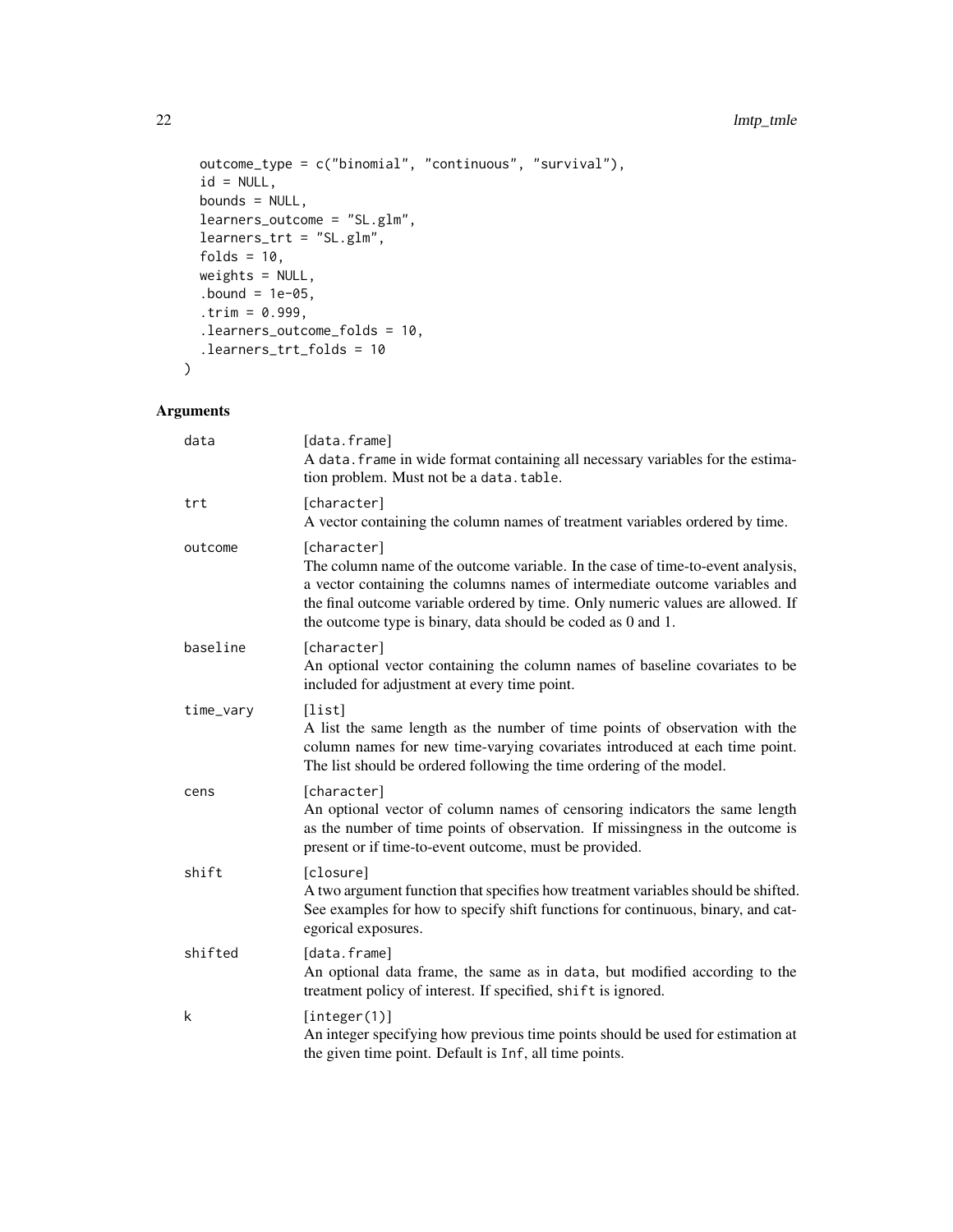## lmtp\_tmle 23

| intervention_type       |                                                                                                                                                                                                                                     |
|-------------------------|-------------------------------------------------------------------------------------------------------------------------------------------------------------------------------------------------------------------------------------|
|                         | [character(1)]<br>The intervention type, should be one of "static", "dynamic", "mtp".                                                                                                                                               |
| outcome_type            | [character(1)]<br>Outcome variable type (i.e., continuous, binomial, survival).                                                                                                                                                     |
| id                      | [character(1)]<br>An optional column name containing cluster level identifiers.                                                                                                                                                     |
| bounds                  | [numeric(2)]<br>An optional, ordered vector of the bounds for a continuous outcomes. If NULL,<br>the bounds will be taken as the minimum and maximum of the observed data.<br>Should be left as NULL if the outcome type is binary. |
| learners_outcome        |                                                                                                                                                                                                                                     |
|                         | [character]<br>A vector of SuperLearner algorithms for estimation of the outcome regression.<br>Default is "SL.glm", a main effects GLM.                                                                                            |
| learners_trt            | [character]<br>A vector of SuperLearner algorithms for estimation of the exposure mecha-<br>nism. Default is "SL.glm", a main effects GLM.                                                                                          |
| folds                   | [integer(1)]<br>The number of folds to be used for cross-fitting.                                                                                                                                                                   |
| weights                 | [numeric(nrow(data))]<br>An optional vector containing sampling weights.                                                                                                                                                            |
| .bound                  | [numeric(1)]<br>Determines that maximum and minimum values (scaled) predictions will be<br>bounded by. The default is 1e-5, bounding predictions by 1e-5 and 0.9999.                                                                |
| .trim                   | [numeric(1)]<br>Determines the amount the density ratios should be trimmed. The default is<br>0.999, trimming the density ratios greater than the 0.999 percentile to the 0.999<br>percentile. A value of 1 indicates no trimming.  |
| .learners_outcome_folds |                                                                                                                                                                                                                                     |
|                         | [integer(1)]<br>The number of cross-validation folds for learners_outcome.                                                                                                                                                          |
| .learners_trt_folds     |                                                                                                                                                                                                                                     |
|                         | [integer(1)]<br>The number of cross-validation folds for learners_trt.                                                                                                                                                              |

## Value

A list of class lmtp containing the following components:

| estimator | The estimator used, in this case "TMLE".                        |
|-----------|-----------------------------------------------------------------|
| theta     | The estimated population LMTP effect.                           |
|           | standard_error The estimated standard error of the LMTP effect. |
| low       | Lower bound of the 95% confidence interval of the LMTP effect.  |
| high      | Upper bound of the 95% confidence interval of the LMTP effect.  |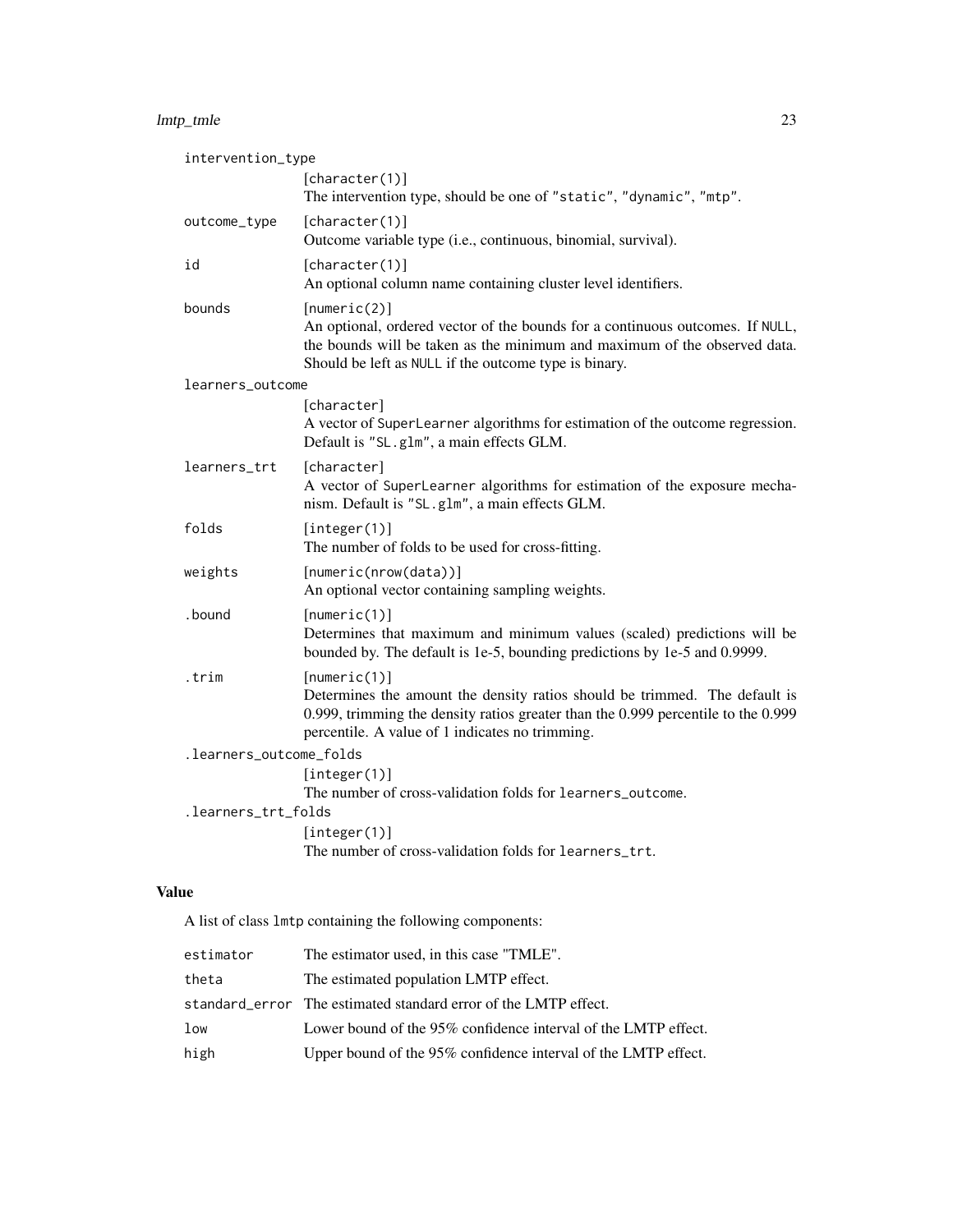| eif          | The estimated, un-centered, influence function of the estimate.                                                                 |
|--------------|---------------------------------------------------------------------------------------------------------------------------------|
| shift        | The shift function specifying the treatment policy of interest.                                                                 |
| outcome_reg  | An $n \times T$ au + 1 matrix of outcome regression predictions. The mean of the first<br>column is used for calculating theta. |
|              | density_ratios An n x Tau matrix of the estimated, non-cumulative, density ratios.                                              |
| fits_m       | A list the same length as folds, containing the fits at each time-point for each<br>fold for the outcome regression.            |
| fits_r       | A list the same length as folds, containing the fits at each time-point for each<br>fold of density ratio estimation.           |
| outcome_type | The outcome variable type.                                                                                                      |

```
set.seed(56)
n < - 1000W <- rnorm(n, 10, 5)
A \le -23 + 5*N + rnorm(n)Y \le -7.2*A + 3*W + rnorm(n)ex1_dat <- data.frame(W, A, Y)
# Example 1.1
# Point treatment, continuous exposure, continuous outcome, no loss-to-follow-up
# Interested in the effect of a modified treatment policy where A is decreased by 15
# units only among observations whose observed A was above 80.
# The true value under this intervention is about 513.
policy <- function(data, x) {
  (data[[x]] > 80)*(data[[x]] - 15) + (data[[x]] <= 80)*data[[x]]}
lmtp_tmle(
 ex1_dat, "A", "Y", "W", shift = policy,
  outcome_type = "continuous",
 folds = 2, intervention_type = mtp"
)
# Example 2.1
# Longitudinal setting, time-varying continuous exposure bounded by 0,
# time-varying covariates, and a binary outcome with no loss-to-follow-up.
# Interested in the effect of a treatment policy where exposure decreases by
# one unit at every time point if an observations observed exposure is greater
# than or equal to 2. The true value under this intervention is about 0.305.
head(sim_t4)
A <- c("A_1", "A_2", "A_3", "A_4")
L \leftarrow list(c("L_1"), c("L_2"), c("L_3"), c("L_4")policy <- function(data, trt) {
 a <- data[[trt]]
  (a - 1) * (a - 1) = 1) + a * (a - 1)}
```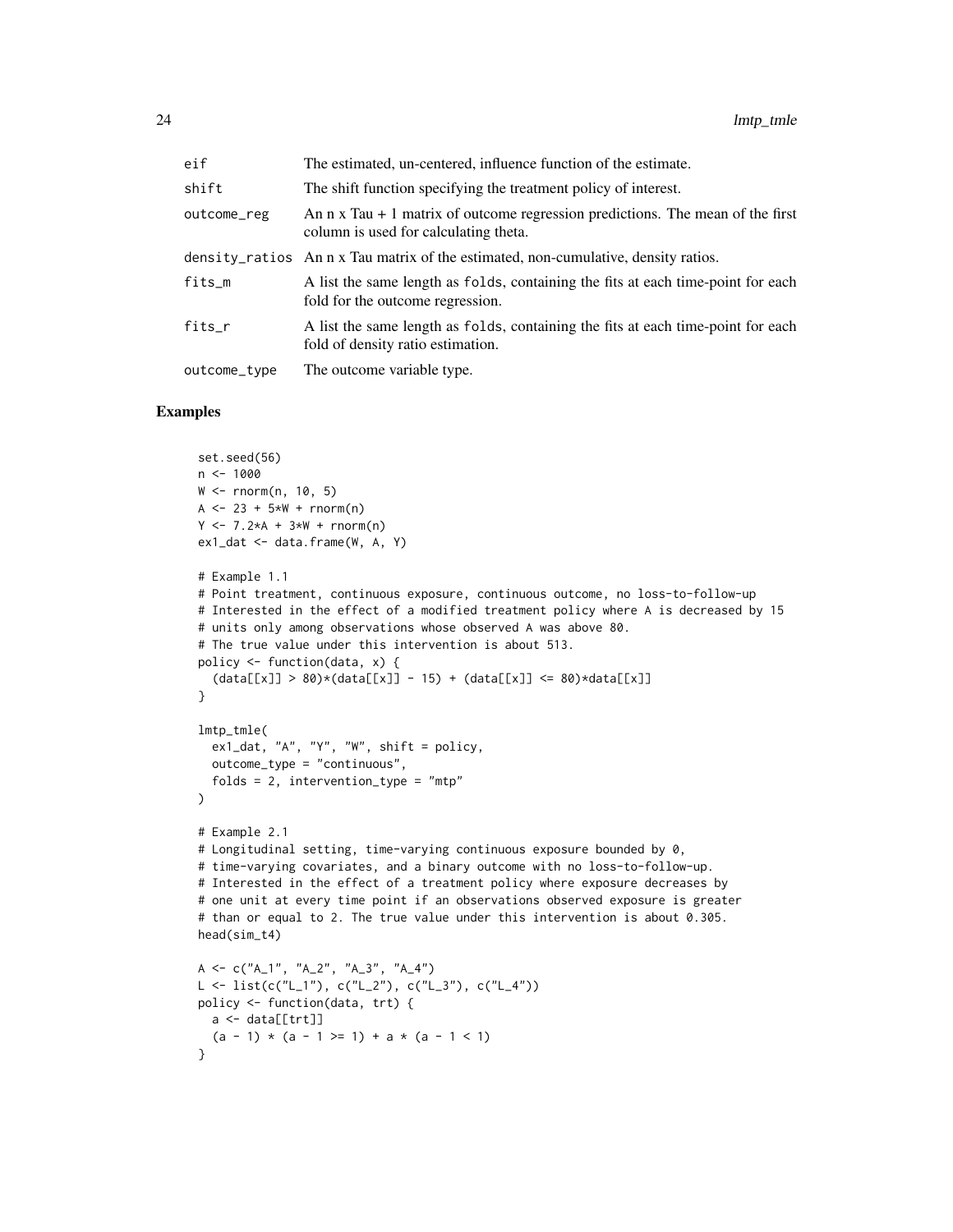```
# BONUS: progressr progress bars!
progressr::handlers(global = TRUE)
lmtp_tmle(
 sim_t4, A, "Y", time_vary = L, shift = policy,
 folds = 2, intervention_type = "mtp"
\lambda# Example 2.2
# The previous example assumed that the outcome (as well as the treatment variables)
# were directly affected by all other nodes in the past. In certain situations,
# domain specific knowledge may suggest otherwise.
# This can be controlled using the k argument.
lmtp_tmle(
  sim_t4, A, "Y", time_vary = L, shift = policy,
 k = 0, folds = 2, intervention_type = "mtp"
\lambda# Example 2.3
# Using the same data as examples 2.1 and 2.2.
# Now estimating the effect of a dynamic modified treatment policy.
# creating a dynamic mtp that applies the shift function
# but also depends on history and the current time
policy <- function(data, trt) {
  mtp <- function(data, trt) {
    (data[[trt]] - 1) * (data[[trt]] - 1 >= 1) + data[[trt]] * (data[[trt]] - 1 < 1)}
  # if its the first time point, follow the same mtp as before
  if (\text{tr } t == "A_1") return(\text{mtp}(data, \text{ trt}))
  # otherwise check if the time varying covariate equals 1
  ifelse(
    data[[sub("A", "L", trt)]] == 1,mtp(data, trt), # if yes continue with the policy
    data[[trt]] # otherwise do nothing
 )
}
lmtp_tmle(sim_t4, A, "Y", time_vary = L,
          k = 0, shift = policy, folds = 2)
# Example 2.4
# Using the same data as examples 2.1, 2.2, and 2.3, but now treating the exposure
# as an ordered categorical variable. To account for the exposure being a
# factor we just need to modify the shift function (and the original data)
# so as to respect this.
tmp < - sim_t4for (i in A) {
 tmp[[i]] <- factor(tmp[[i]], levels = 0:5, ordered = TRUE)
}
```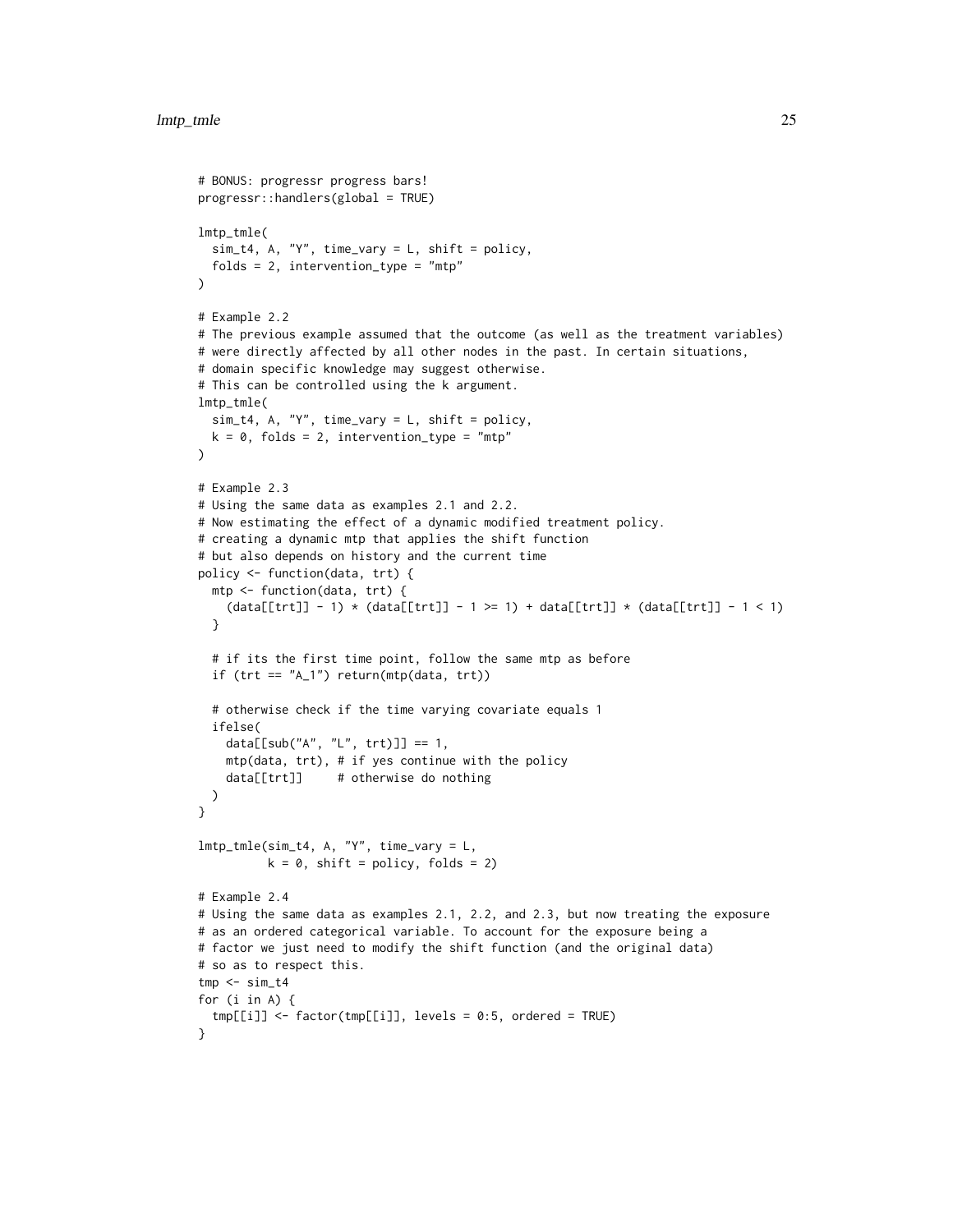```
policy <- function(data, trt) {
  out \leftarrow list()
  a \leftarrow data[[trt]]
  for (i in 1:length(a)) {
    if (as.character(a[i]) %in% c("0", "1")) {
      out[[i]] <- as.character(a[i])
    } else {
      out[[i]] <- as.numeric(as.character(a[i])) - 1
    }
  }
  factor(unlist(out), levels = 0:5, ordered = TRUE)
}
lmtp_tmle(tmp, A, "Y", time_vary = L, shift = policy,k = 0, folds = 2, intervention_type = "mtp")
# Example 3.1
# Longitudinal setting, time-varying binary treatment, time-varying covariates
# and baseline covariates with no loss-to-follow-up. Interested in a "traditional"
# causal effect where treatment is set to 1 at all time points for all observations.
if (require("twang")) {
  data("iptwExWide", package = "twang")
  A <- paste0("tx", 1:3)
  W <- c("gender", "age")
  L \leftarrow list(c("use0"), c("use1"), c("use2"))
  lmtp_tmle(iptwExWide, A, "outcome", baseline = W, time_vary = L,
            shift = static_binary_on, outcome_type = "continuous",
            intervention_type = "static", folds = 2)
}
# Example 4.1
# Longitudinal setting, time-varying continuous treatment, time-varying covariates,
# binary outcome with right censoring. Interested in the mean population outcome under
# the observed exposures in a hypothetical population with no loss-to-follow-up.
head(sim_cens)
A <- c("A1", "A2")
L \leftarrow list(c("L1"), c("L2"))
C \leq C ("C1", "C2")
Y < - "Y"
lmtp_tmle(sim_cens, A, Y, time_vary = L, cens = C, shift = NULL, folds = 2)
# Example 5.1
# Time-to-event analysis with a binary time-invariant exposure. Interested in
# the effect of treatment being given to all observations on the cumulative
# incidence of the outcome.
# For a survival problem, the outcome argument now takes a vector of outcomes
# if an observation experiences the event prior to the end of follow-up, all future
# outcome nodes should be set to 1 (i.e., last observation carried forward).
A \le - "trt"
```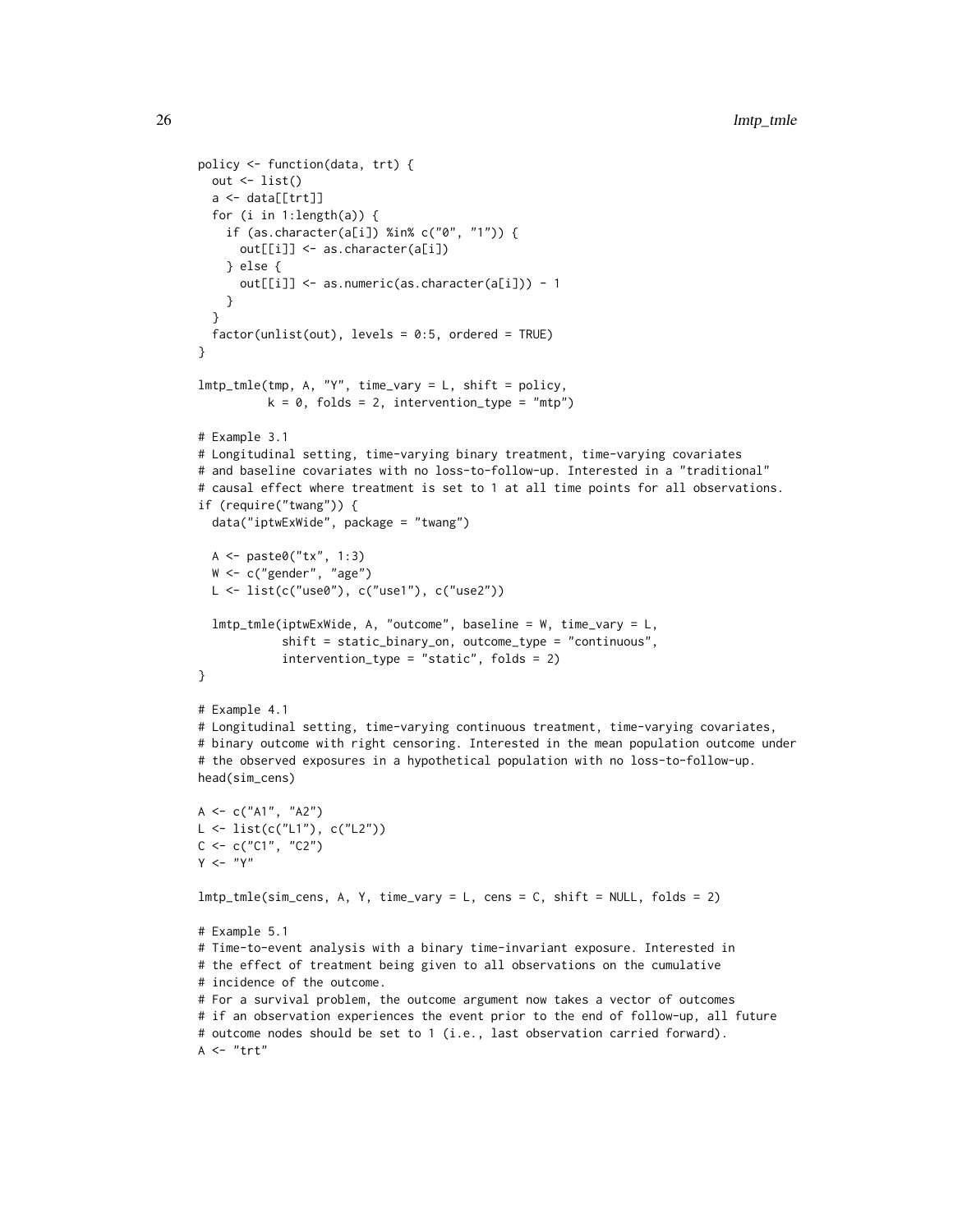<span id="page-26-0"></span>sim\_cens 27

```
Y <- paste0("Y.", 1:6)
C <- paste0("C.", 0:5)
W <- c("W1", "W2")
lmtp_tmle(sim_point_surv, A, Y, W, cens = C, folds = 2,
          shift = static_binary_on, outcome_type = "survival")
```
#### sim\_cens *Simulated Longitudinal Data With Censoring*

## Description

A dataset with a binary outcome, two time varying treatment nodes, two time varying covariates, and two censoring indicators.

#### Usage

sim\_cens

## Format

A data frame with 1000 rows and 10 variables:

- L1 Time varying covariate time 1
- A1 Treatment node at time 1, effected by L\_1
- C1 Censoring indicator that the observation is observed after time 1
- L2 Time varying covariate at time 2, effected by L\_1 and A\_1
- A2 Treatment node at time 2, effected by L\_2 and A\_1
- C2 Censoring indicator that the observation is observed after time 2
- Y Binary outcome at time 3, effected by L\_2 and A\_2

sim\_point\_surv *Simulated Point-treatment Survival Data*

## Description

A dataset with a time-to-event outcome, two baseline nodes, a binary point treatment, six past-time outcome nodes, and six censoring indicators.

### Usage

sim\_point\_surv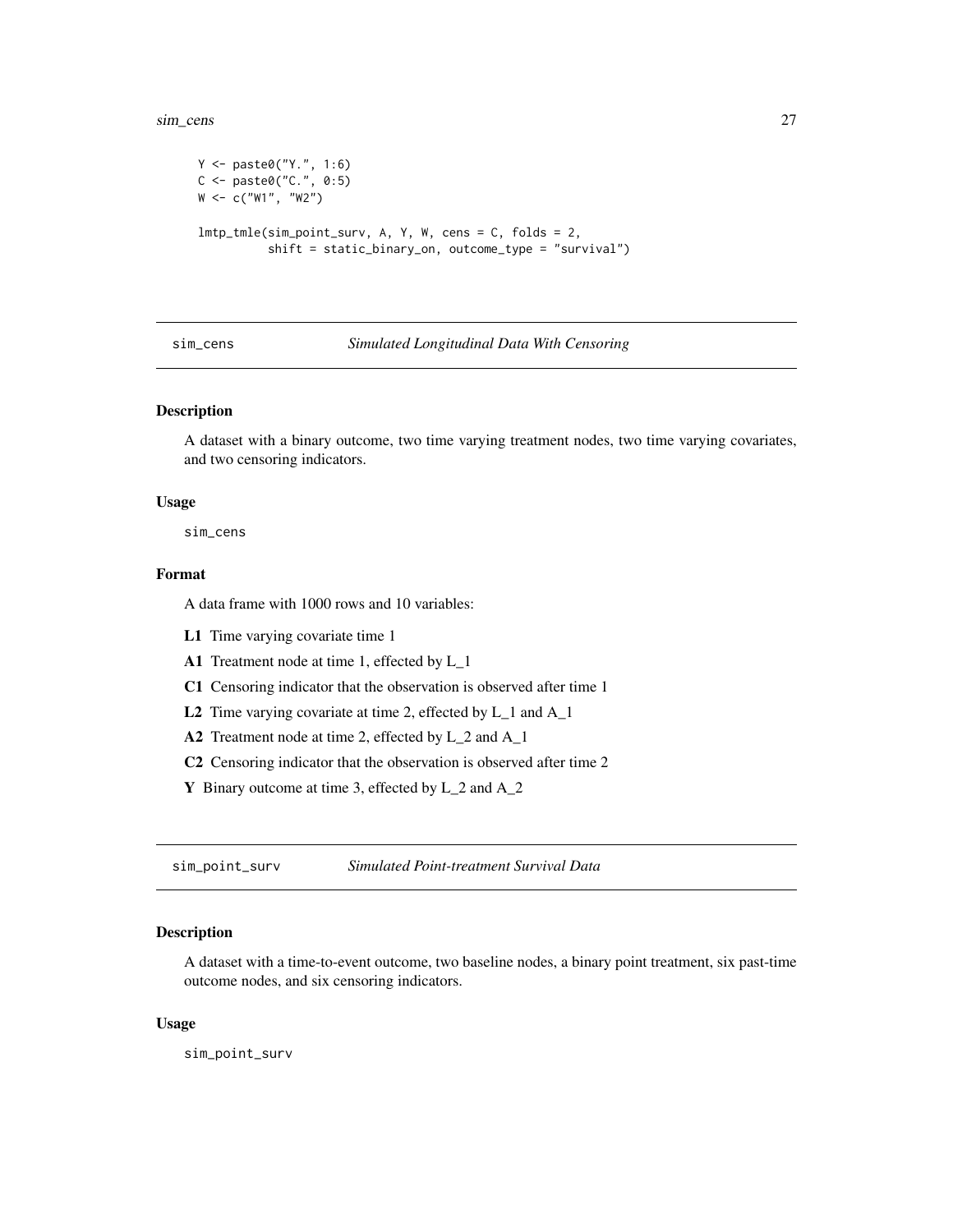## <span id="page-27-0"></span>Format

A data frame with 2000 rows and 16 variables:

- W1 Binary baseline variable.
- W2 Categorical baseline variable.
- trt Binary treatment variable.
- C.0 Censoring indicator that the observation is observed future time points.
- Y.1 Outcome node at time 1.
- C.1 Censoring indicator that the observation is observed future time points.
- Y.2 Outcome node at time 2.
- C.2 Censoring indicator that the observation is observed future time points.
- Y.3 Outcome node at time 3.
- C.3 Censoring indicator that the observation is observed future time points.
- Y.4 Outcome node at time 4.
- C.4 Censoring indicator that the observation is observed future time points.
- Y.5 Outcome node at time 5.
- C.5 Censoring indicator that the observation is observed future time points.
- Y.6 Final outcome node.

#### sim\_t4 *Simulated Longitudinal Data*

#### Description

A dataset with a binary outcome, four time varying treatment nodes, and four time varying covariates.

#### Usage

sim\_t4

## Format

A data frame with 5000 rows and 10 variables:

ID observation ID

- L\_1 Time varying covariate time 1
- A\_1 Treatment node at time 1, effected by L\_1
- L\_2 Time varying covariate time 1, effected by L\_1 and A\_1
- A\_2 Treatment node at time 2, effected by L\_2 and A\_1
- L\_3 Time varying covariate time 1, effected by L\_2 and A\_2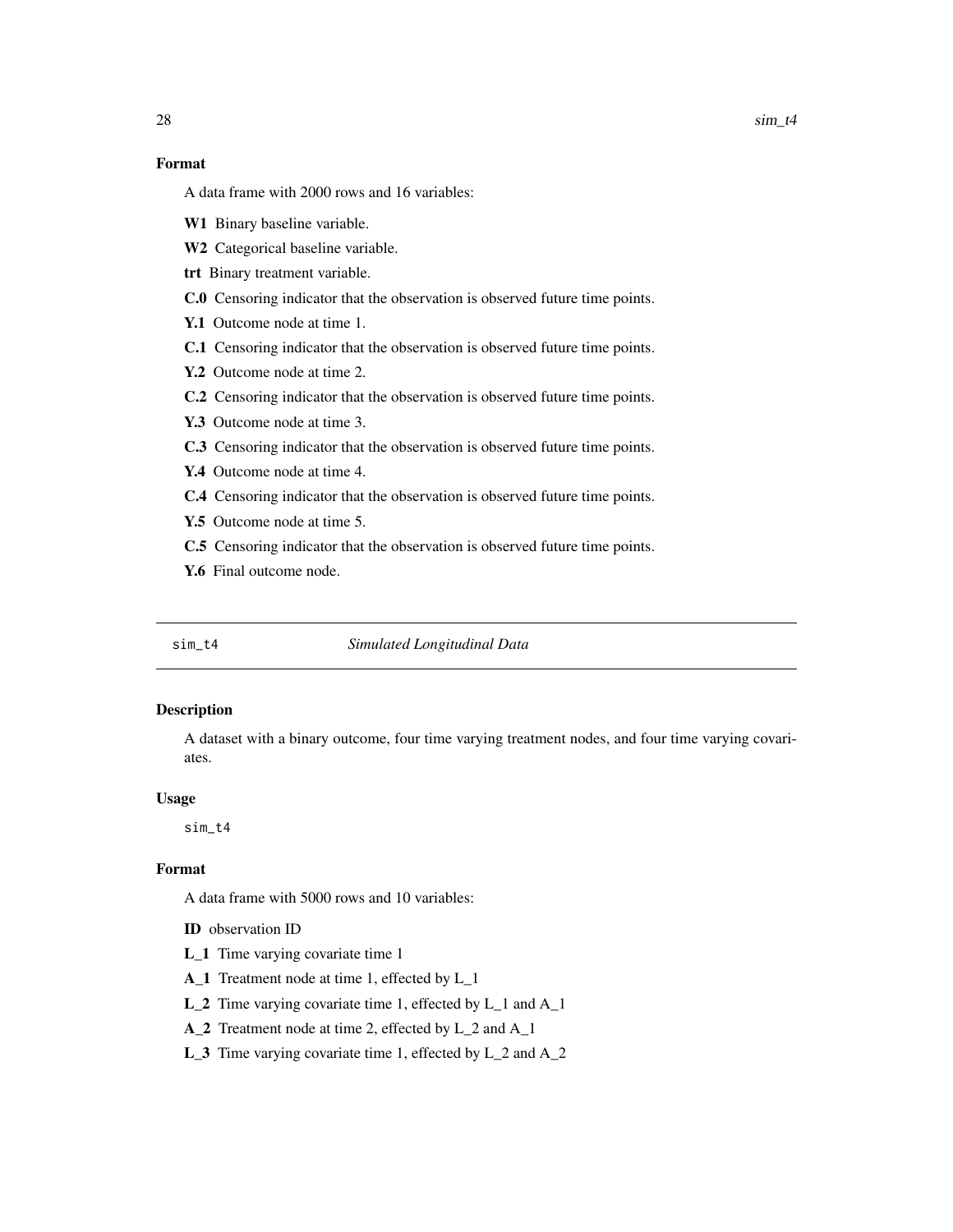- <span id="page-28-0"></span>A\_3 Treatment node at time 3, effected by L\_3 and A\_2
- L\_4 Time varying covariate time 1, effected by L\_3 and A\_3
- A\_4 Treatment node at time 3, effected by L\_4 and A\_3
- Y Binary outcome at time 5, effected by L\_4 and A\_4

sim\_timevary\_surv *Simulated Time-varying Survival Data*

#### Description

A dataset with a time-to-event outcome, one baseline nodes, two time-varying covariates, a binary time-varying treatment, two outcome nodes, and two censoring indicators. Data-generating mechanism taken from Lendle, Schwab, Petersen, and van der Laan ([https://www.jstatsoft.org/](https://www.jstatsoft.org/article/view/v081i01) [article/view/v081i01](https://www.jstatsoft.org/article/view/v081i01)).

## Usage

sim\_timevary\_surv

## Format

A data frame with 500 rows and 11 variables:

- L0.a Continuous baseline variable.
- L0.b Time varying covariate at baseline.
- L0.c Time varying covariate at baseline.
- A0 Treatment variable at baseline
- C0 Censoring indicator that the observation is observed future time points.
- L1.a Time varying covariate at time 1.
- L1.b Time varying covariate at time 1.
- Y1 Outcome node at time 1.
- A1 Treatment variable at time 1.
- C1 Censoring indicator that the observation is observed future time points.
- Y2 Final outcome node.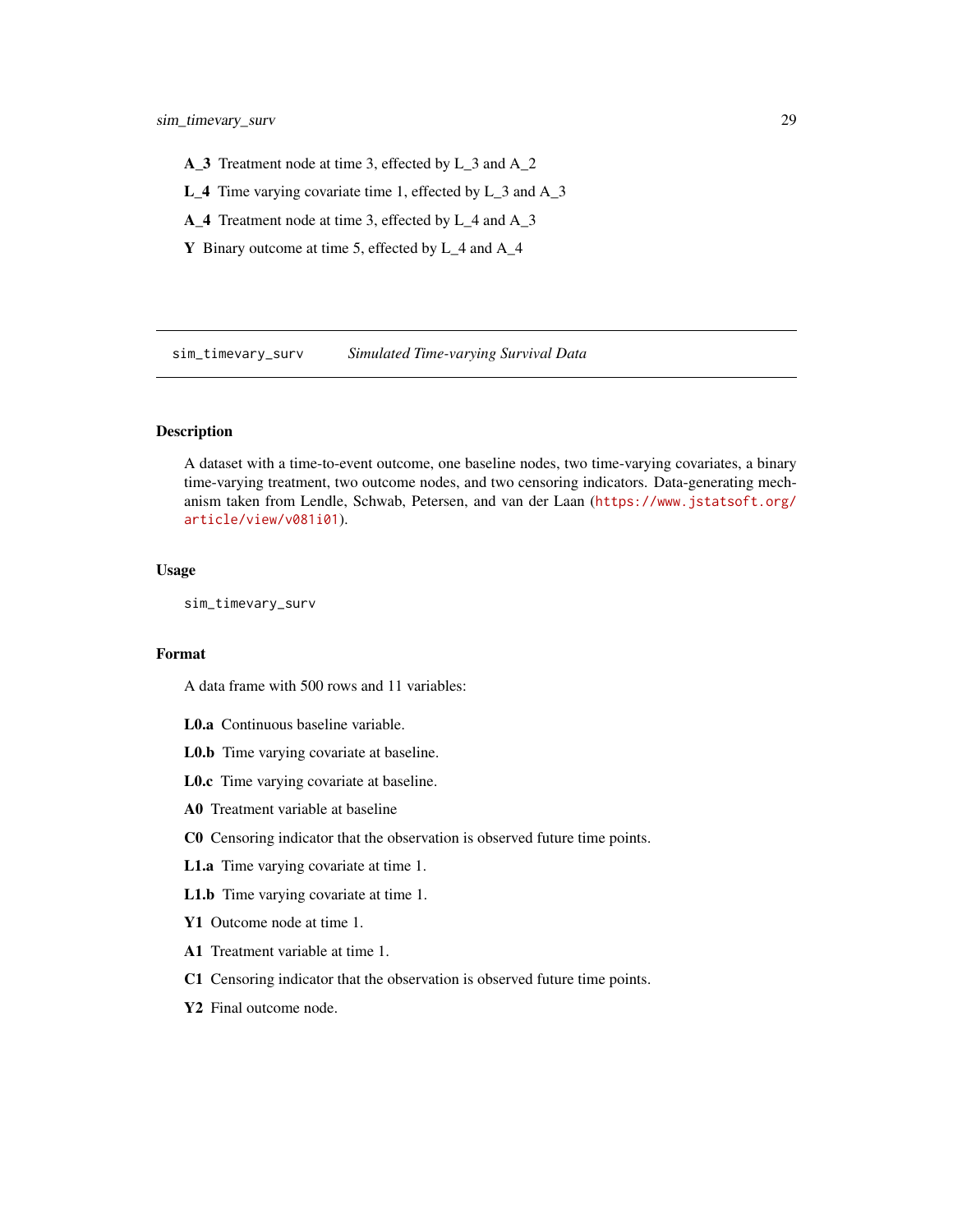<span id="page-29-0"></span>static\_binary\_off *Turn All Treatment Nodes Off*

## Description

A pre-packaged shift function for use with provided estimators when the exposure is binary. Used to estimate the population intervention effect when all treatment variables are set to 0.

#### Usage

```
static_binary_off(data, trt)
```
## Arguments

| data | A data frame containing the treatment variables. |
|------|--------------------------------------------------|
| trt  | The name of the current treatment variable.      |

## Value

A dataframe with all treatment nodes set to 0.

## See Also

[lmtp\\_tmle\(\)](#page-20-1), [lmtp\\_sdr\(\)](#page-9-1), [lmtp\\_sub\(\)](#page-15-1), [lmtp\\_ipw\(\)](#page-4-1)

## Examples

```
data("iptwExWide", package = "twang")
a <- paste0("tx", 1:3)
baseline <- c("gender", "age")
tv <- list(c("use0"), c("use1"), c("use2"))
lmtp_sdr(iptwExWide, a, "outcome", baseline = baseline, time_vary = tv,
         shift = static_binary_off, outcome_type = "continuous", folds = 2)
```
static\_binary\_on *Turn All Treatment Nodes On*

#### Description

A pre-packaged shift function for use with provided estimators when the exposure is binary. Used to estimate the population intervention effect when all treatment variables are set to 1.

### Usage

```
static_binary_on(data, trt)
```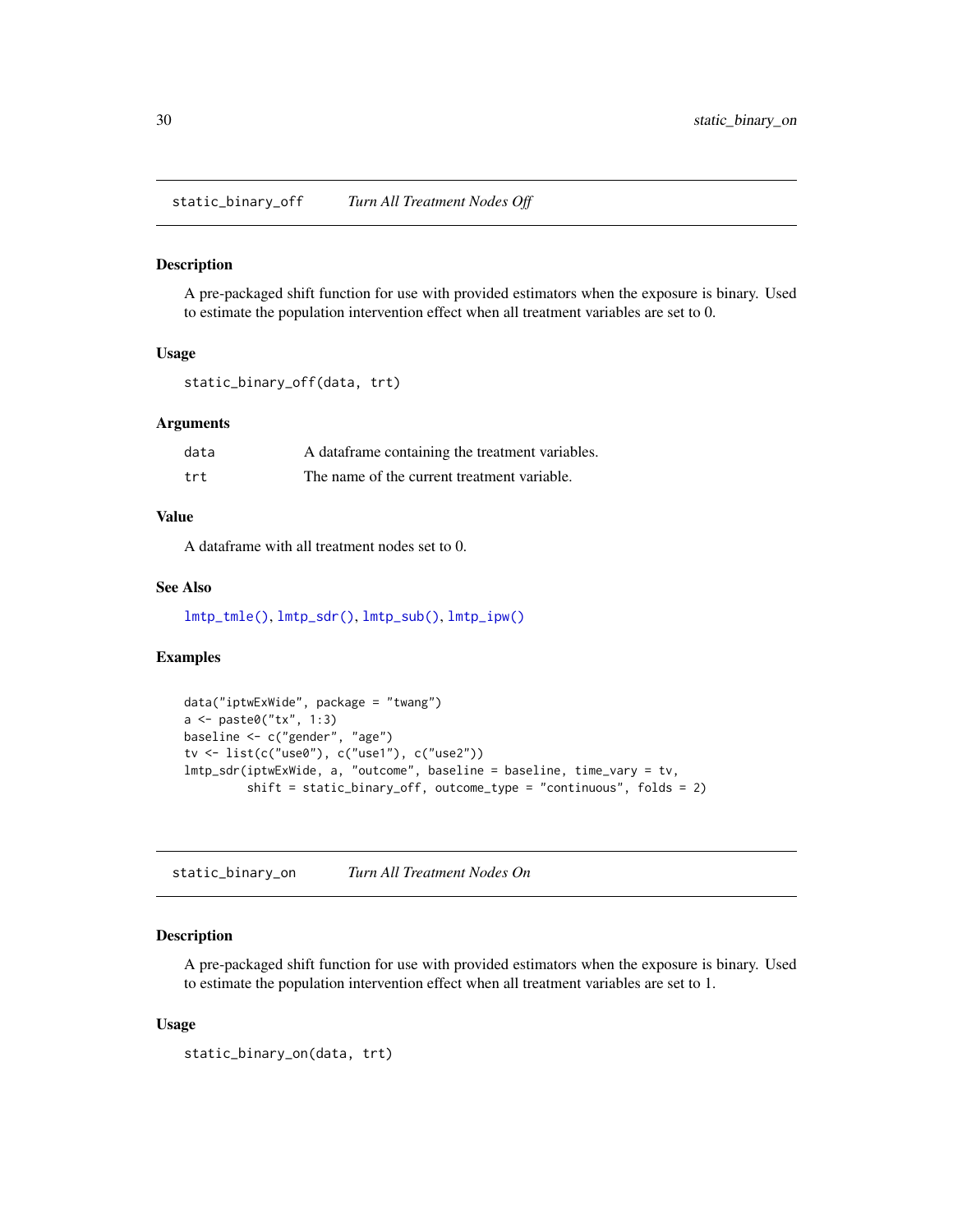#### <span id="page-30-0"></span>tidy.lmtp 31

## Arguments

| data | A dataframe containing the treatment variables. |
|------|-------------------------------------------------|
| trt  | The name of the current treatment variable.     |

## Value

A dataframe with all treatment nodes set to 1.

## See Also

[lmtp\\_tmle\(\)](#page-20-1), [lmtp\\_sdr\(\)](#page-9-1), [lmtp\\_sub\(\)](#page-15-1), [lmtp\\_ipw\(\)](#page-4-1)

## Examples

```
data("iptwExWide", package = "twang")
a <- paste0("tx", 1:3)
baseline <- c("gender", "age")
tv <- list(c("use0"), c("use1"), c("use2"))
lmtp_sdr(iptwExWide, a, "outcome", baseline = baseline, time_vary = tv,
         shift = static_binary_on, outcome_type = "continuous", folds = 2)
```
tidy.lmtp *Tidy a(n) lmtp object*

## Description

Tidy a(n) lmtp object

### Usage

```
## S3 method for class 'lmtp'
tidy(x, \ldots)
```

| $\mathsf{X}$ | A lmtp object produced by a call to $lmtp\_tmle()$ , $lmtp\_sdr()$ , $lmtp\_sub()$ ,<br>or $lmtp_ipw$ . |
|--------------|---------------------------------------------------------------------------------------------------------|
| $\cdots$     | Unused, included for generic consistency only.                                                          |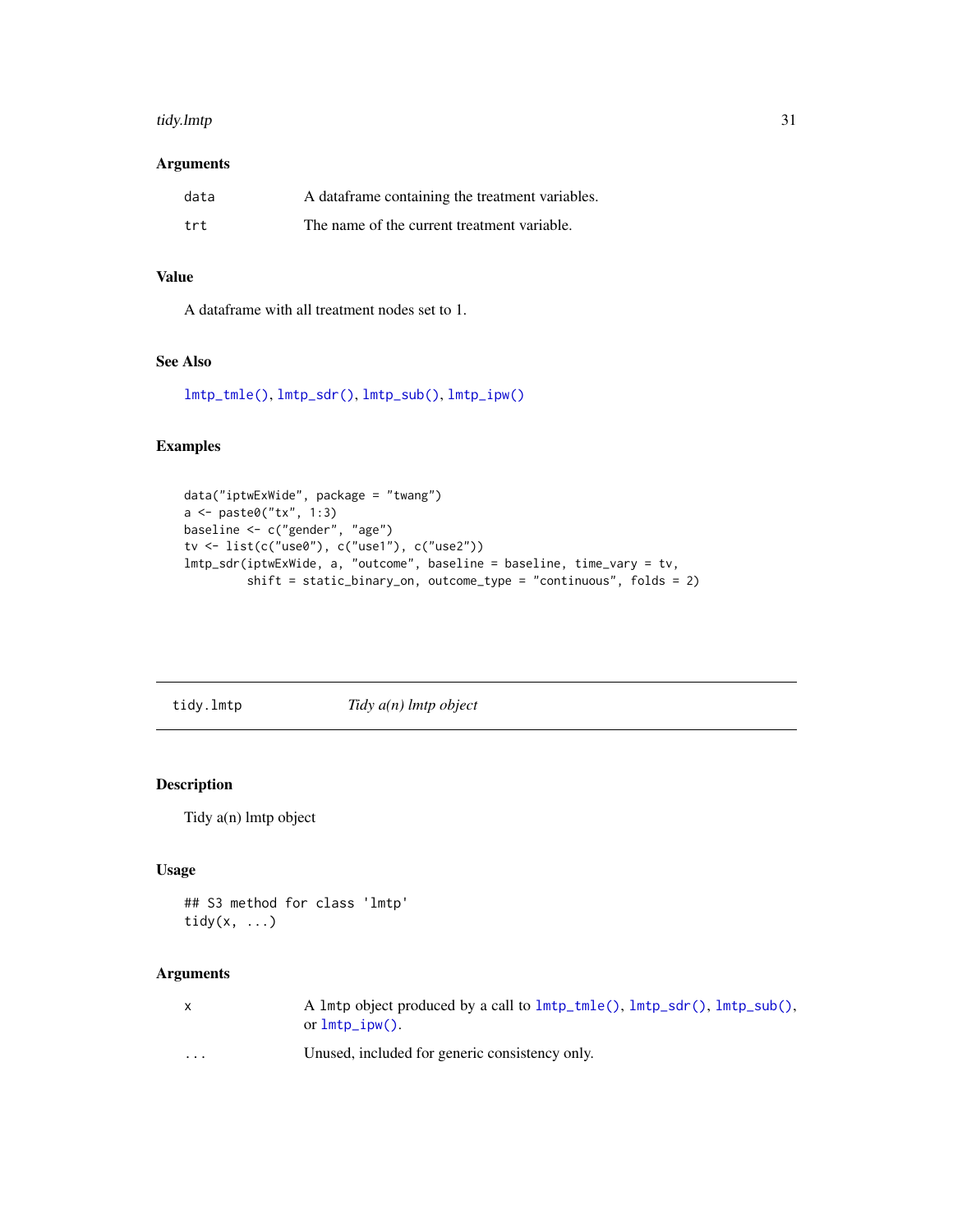```
a \leq c("A1", "A2")nodes <- list(c("L1"), c("L2"))
cens <- c("C1", "C2")
y <- "Y"
fit <- lmtp_tmle(sim_cens, a, y, time_vary = nodes, cens = cens, shift = NULL, folds = 2)
tidy(fit)
```